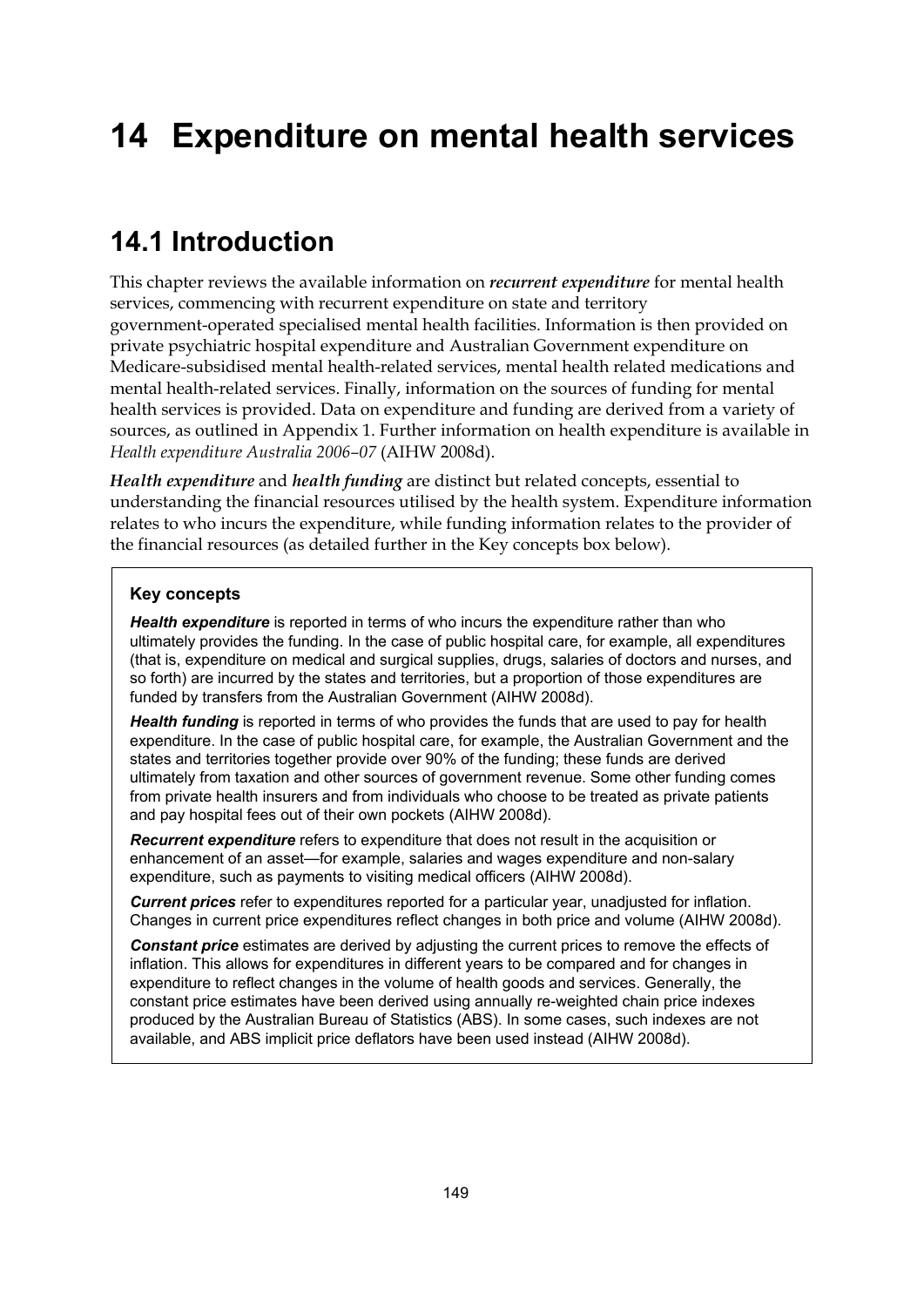## **14.2 Recurrent expenditure on state and territory specialised mental health services**

Expenditure data for public psychiatric hospitals, public acute hospitals with a specialised psychiatric unit or ward, community mental health care services, government and non-government-operated residential mental health services are reported in this section. Expenditure reported as non-government-operated residential mental health services refers only to the funding provided by state and territory governments, not the total expenditure of the non-government-operated organisation. The data are presented in both *current* and *constant prices*. Unless otherwise stated, constant price estimates are expressed in 2006–07 prices.

For definitional information and the scope of these services, refer to Chapter 12 of this report. Information on the number of services, available beds and staffing is in Chapter 12 of this report.

This section draws on data from the National Mental Health Establishments Database and, for some historical data, the National Mental Health Reports published by the Australian Government Department of Health and Ageing. For further information on these data sources see Appendix 1.

Total recurrent expenditure on specialised mental health services by states and territories exceeded \$3 billion during 2006–07 (Table 14.1). The largest proportion of recurrent expenditure was spent on the provision of public hospital services for admitted patients (\$1.35 billion), comprising public acute hospitals with a specialist psychiatric unit or ward (\$0.9 billion) and psychiatric hospitals (\$0.4 billion). Most states reported public hospital expenditure as the largest proportion of total mental health services expenditure, except for Victoria, the Australian Capital Territory and the Northern Territory where community mental health care services accounted for the largest proportion. Nationally, \$1.1 billion was reported as being spent on community mental health care services during 2006–07.

Total expenditure, in constant prices, on state and territory specialised mental health services increased by an annual average of 5.6% over the 2002–03 to 2006–07 period (Table 14.2). Public acute hospitals with a specialised psychiatric unit or ward and community mental health care services experienced considerable annual average increases in expenditure of 7.2% and 5.9%, respectively. Public psychiatric hospital expenditure, in constant prices, remained relatively stable between 2002–03 and 2006–07. Grants to non-government organisations increased by an annual average of 11.4%; these grants made up 6.2% of overall recurrent specialised mental health services expenditure in 2006–07.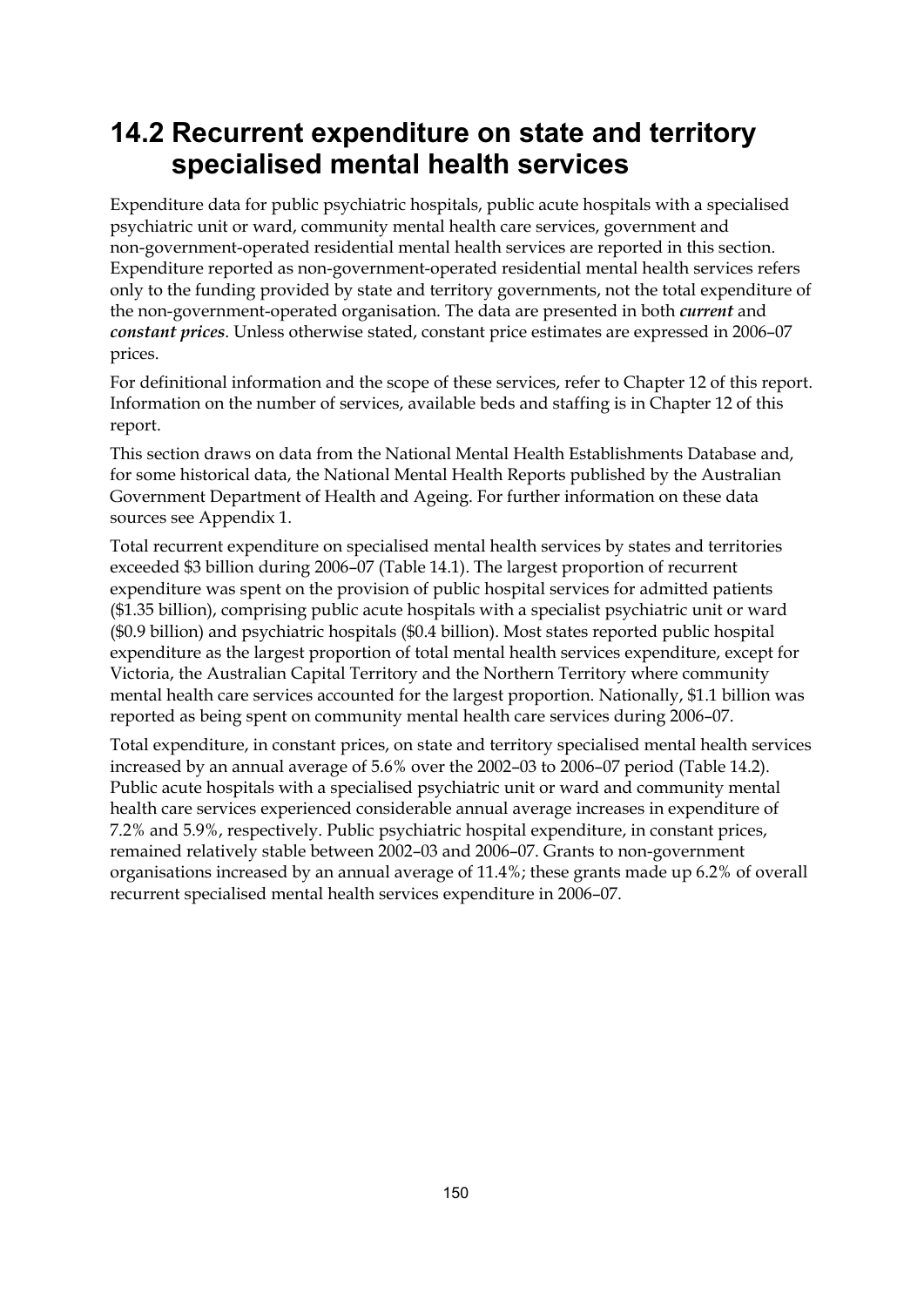|                                                                                 | <b>NSW</b> | <b>Vic</b> | Qld           | WA <sup>(b)</sup> | <b>SA</b> | Tas                  | <b>ACT</b>           | <b>NT</b>            | Total <sup>(c)</sup> |
|---------------------------------------------------------------------------------|------------|------------|---------------|-------------------|-----------|----------------------|----------------------|----------------------|----------------------|
| Public psychiatric hospitals <sup>(d)</sup>                                     |            |            |               |                   |           |                      |                      |                      |                      |
| Salaries and wages<br>expenditure                                               | 138,152    | 21,900     | 51,430        | 51,647            | 57,399    | $\ddot{\phantom{a}}$ | $\ddot{\phantom{1}}$ | $\sim$               | 320,527              |
| Non-salary expenditure                                                          | 37,432     | 11.016     | 16.888        | 14.064            | 20.814    |                      |                      | $\sim$ $\sim$        | 100,213              |
| Indirect expenditure <sup>(e)</sup>                                             | 13,231     | 0          | 2,058         | 1,225             | 1,816     |                      | г.                   | $\sim$ $\sim$        | 18,329               |
| Subtotal <sup>(c)</sup>                                                         | 188,815    | 32,916     | 70,375        | 66,936            | 80,028    |                      |                      | $\ddot{\phantom{0}}$ | 439,070              |
| Specialised psychiatric units or wards in public acute hospitals <sup>(d)</sup> |            |            |               |                   |           |                      |                      |                      |                      |
| Salaries and wages<br>expenditure                                               | 219,864    | 144,797    | 138,888       | 79,926            | 40,558    | 19,820               | 8,519                | 7,423                | 659,795              |
| Non-salary expenditure                                                          | 71,951     | 47,332     | 38,255        | 18,222            | 12,539    | 7,624                | 4,211                | 1,283                | 201,416              |
| Indirect expenditure <sup>(e)</sup>                                             | 17,840     | 14,080     | 12,890        | 419               | 1,912     | 1,046                | 615                  | 1,591                | 50,393               |
| Subtotal <sup>(c)</sup>                                                         | 309,655    | 206,209    | 190,034       | 98,566            | 55,009    | 28,489               | 13,345               | 10,297               | 911,604              |
| Community mental health care services                                           |            |            |               |                   |           |                      |                      |                      |                      |
| Salaries and wages<br>expenditure                                               | 245,376    | 203,340    | 150,191       | 117,025           | 62,197    | 17,181               | 18,505               | 10,676               | 824,490              |
| Non-salary expenditure                                                          | 62,819     | 64,068     | 47,422        | 35,764            | 21,258    | 7,587                | 6,873                | 2,209                | 248,000              |
| Indirect expenditure <sup>(e)</sup>                                             | 25,527     | 17,617     | 11,262        | 1,693             | 5,012     | 1,201                | 2,039                | 2,355                | 66,707               |
| Subtotal <sup>(c)</sup>                                                         | 333,722    | 285,024    | 208,876       | 154,482           | 88,466    | 25,969               | 27,418               | 15,240               | 1,139,197            |
| Residential mental health services <sup>(f)</sup>                               |            |            |               |                   |           |                      |                      |                      |                      |
| Salaries and wages<br>expenditure                                               | 21,881     | 83,600     | $\sim$ $\sim$ | 4,783             | 2,103     | 10,549               | 3,417                | 196                  | 126,528              |
| Non-salary expenditure                                                          | 4,718      | 31,224     | $\sim$ $\sim$ | 1,660             | 630       | 6,875                | 3,075                | 148                  | 48,331               |
| Indirect expenditure <sup>(e)</sup>                                             | 1,262      | 7,202      | i.            | 43                | 252       | 489                  | 415                  | 5                    | 9,667                |
| Subtotal <sup>(c)</sup>                                                         | 27,861     | 122,026    | i.            | 6,485             | 2,985     | 17,913               | 6,906                | 349                  | 184,525              |
| <b>Other expenditure</b>                                                        |            |            |               |                   |           |                      |                      |                      |                      |
| Grants to non-government<br>organisations <sup>(g)</sup>                        | 40,548     | 65,364     | 31,120        | 18,025            | 21,803    | 3,266                | 5,283                | 4,093                | 189,500              |
| Other indirect expenditure <sup>(e)</sup>                                       | 79,236     | 42,990     | 30,684        | 10,696            | 4,760     | 4,263                | 1,778                | 2,117                | 176,523              |
| <b>Total state/territory</b><br>expenditure <sup>(c)</sup>                      | 979,835    | 754,529    | 531,088       | 355,190           | 253,051   | 79,900               | 54,730               | 32,095               | 3,040,419            |

#### **Table 14.1: Recurrent expenditure (\$'000)(a) on specialised mental health services, states and territories, 2006–07**

(a) Expenditure excludes depreciation.

(b) Public psychiatric hospital expenditure in WA includes publicly funded private hospitals.

(c) Totals may not add due to rounding to nearest \$'000.

(d) Public psychiatric hospitals and specialised psychiatric units or wards in public acute hospitals includes expenditure on admitted patient services only. Public hospital outpatients departments are included in community mental health care services.

(e) See Appendix 2 for information on the method used to calculate indirect expenditure.

(f) Residential mental health services include non-government-operated residential mental health facilities in receipt of government funding.

(g) Grants to non-government-operated expenditure excludes funding of staffed residential services managed by non-government organisations. These are included in residential mental health services.

Not applicable.

*Source:* National Mental Health Establishments Database.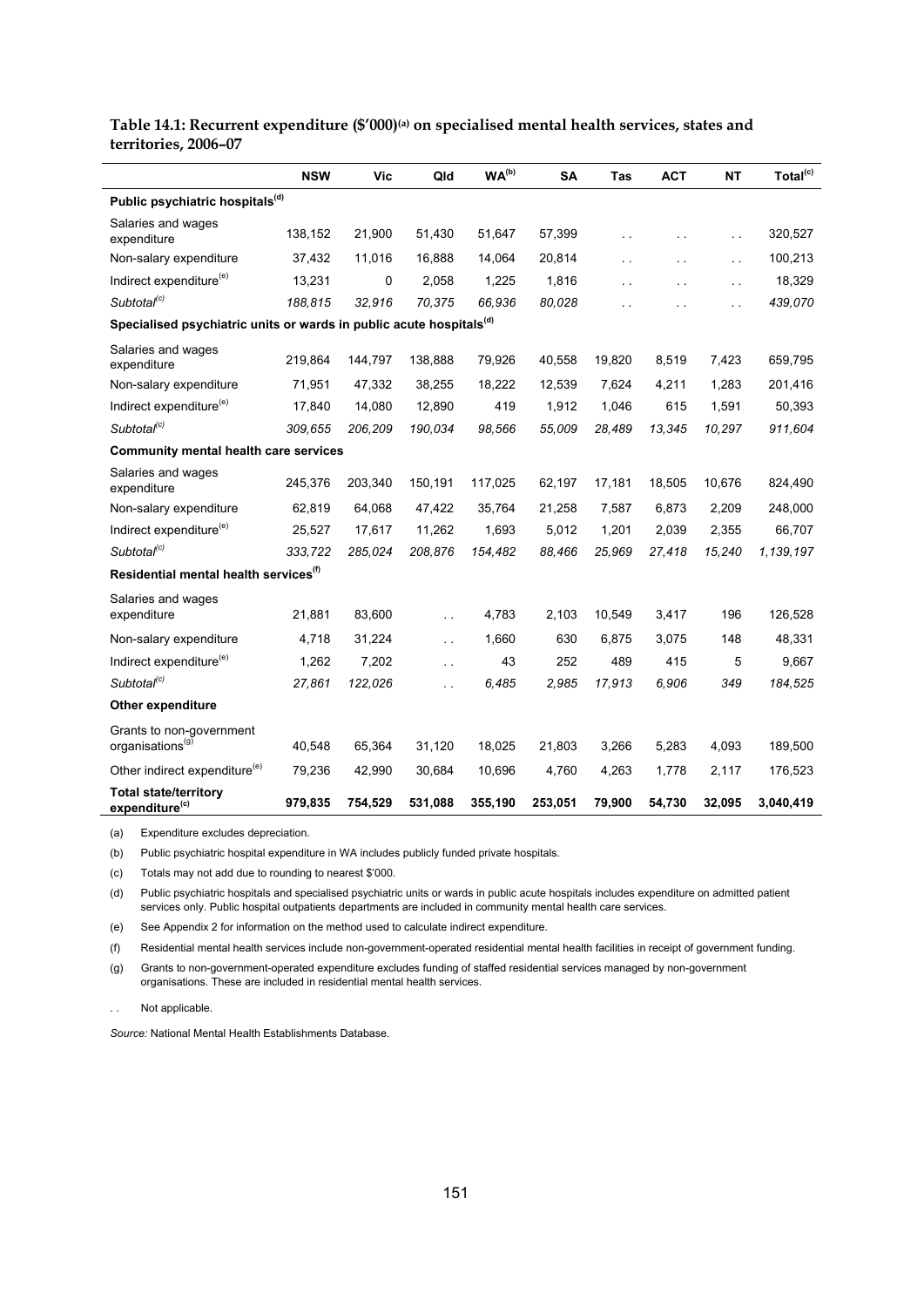|                                                                                         |           |           |                                |           |           | Average<br>annual<br>change |
|-----------------------------------------------------------------------------------------|-----------|-----------|--------------------------------|-----------|-----------|-----------------------------|
|                                                                                         | 2002-03   | 2003-04   | $2004 - 05$                    | 2005-06   | 2006-07   | (per cent)                  |
|                                                                                         |           |           | <b>Current prices</b>          |           |           |                             |
| Public psychiatric hospitals <sup>(b)(c)</sup>                                          | 370,167   | 402,807   | 416,810                        | 431,657   | 439,070   | 4.4                         |
| Public acute hospitals with a<br>specialised psychiatric unit or ward <sup>(b)(c)</sup> | 593,768   | 652,201   | 727,747                        | 809,757   | 911,604   | 11.3                        |
| Community mental health care<br>services                                                | 763,429   | 827,323   | 913,146                        | 1,021,335 | 1,139,197 | 10.5                        |
| Residential mental health services <sup>(d)</sup>                                       | 143,692   | 148,873   | 155,559                        | 174,481   | 184,525   | 6.5                         |
| Grants to non-government<br>organisations <sup>(e)</sup>                                | 103,591   | 111,351   | 129,524                        | 160,272   | 189,500   | 16.3                        |
| Other indirect expenditure <sup>(f)</sup>                                               | 103,546   | 116,262   | 126,113                        | 144,731   | 176,523   | 14.3                        |
| Total state/territory expenditure <sup>(g)</sup>                                        | 2,078,193 | 2,258,817 | 2,468,899                      | 2,742,232 | 3,040,419 | 10.0                        |
|                                                                                         |           |           | Constant prices <sup>(h)</sup> |           |           |                             |
| Public psychiatric hospitals <sup>(b)</sup>                                             | 431,210   | 452,737   | 451,653                        | 448,387   | 439,070   | 0.5                         |
| Public acute hospitals with a<br>specialised psychiatric unit or ward <sup>(b)(c)</sup> | 691,526   | 733,073   | 788,430                        | 841,407   | 911,604   | 7.2                         |
| Community mental health care<br>services                                                | 907,456   | 941,665   | 995,565                        | 1,066,771 | 1,139,197 | 5.9                         |
| Residential mental health services <sup>(d)</sup>                                       | 170,801   | 169,448   | 169,600                        | 182,243   | 184,525   | 2.0                         |
| Grants to non-government<br>organisations <sup>(e)</sup>                                | 123,134   | 126,740   | 141,215                        | 167,402   | 189,500   | 11.4                        |
| Other indirect expenditure <sup>(f)</sup>                                               | 120,740   | 130,722   | 136,648                        | 150,411   | 176,523   | 10.0                        |
| Total state/territory expenditure <sup>(g)</sup>                                        | 2,444,867 | 2,554,386 | 2,683,111                      | 2,856,621 | 3,040,419 | 5.6                         |

#### Table 14.2: Recurrent expenditure (\$'000)<sup>(a)</sup> on specialised mental health services, states and **territories, 2002–03 to 2006–07**

(a) Expenditure excludes depreciation.

(b) Public psychiatric hospitals and specialised psychiatric units or wards in public acute hospitals includes expenditure on admitted patient services only. Public hospital outpatients departments are included in community mental health care services.

(c) Public psychiatric hospital expenditure in WA includes publicly funded private hospitals.

(d) Residential mental health services include non-government-operated residential mental health facilities in receipt of government funding.

(e) Grants to non-government-operated expenditure excludes funding of staffed residential services managed by non-government organisations. These are included in residential mental health services.

(f) See Appendix 2 for information on the method used to calculate indirect expenditure.

(g) Totals may not add due to rounding to nearest \$'000.

(h) Constant prices are referenced to 2006–07 and are adjusted for inflation. See Appendix 2 for deflator description.

*Source:* National Mental Health Establishments Database and *National Mental Health Report* (DoHA 2005 and 2008c).

### **Public acute and psychiatric hospitals**

Expenditure on each service setting, broken down by program type and target population (where applicable), is presented in this section. For additional information on these service types, refer to the explanations provided in Chapter 12.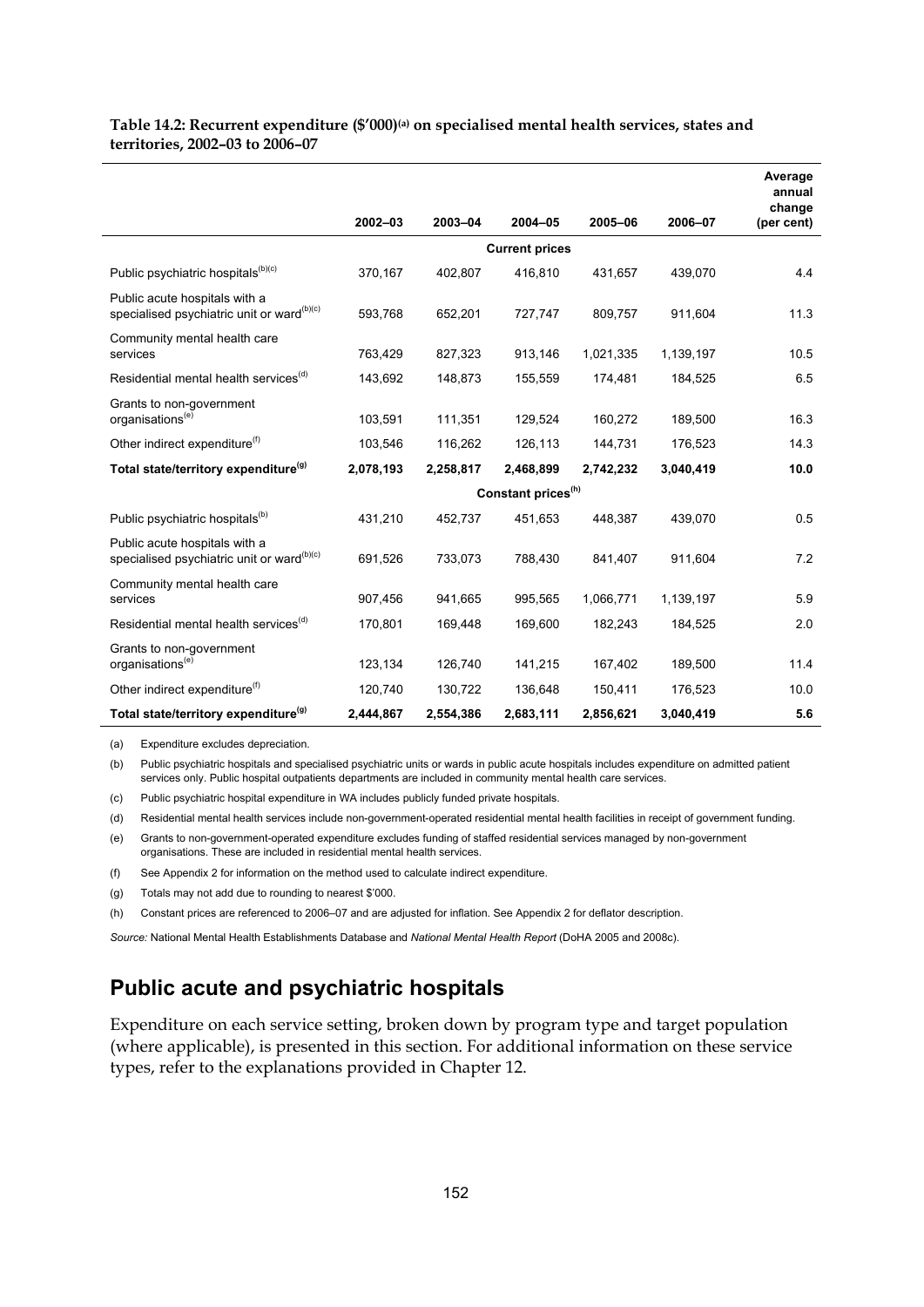#### **Program type**

As described in Chapter 12, *Acute* care admitted patient programs involve short-term treatment for individuals with acute episodes of mental disorder. These episodes are characterised by recent onset of severe clinical symptoms of mental disorder that have potential for prolonged dysfunction or risk to self and/or others. *Non-acute* care refers to all other admitted patient programs, including rehabilitation and extended care services (METeOR identifier 288889).

Almost two-thirds (\$264 million) of public psychiatric hospital expenditure during 2006–07 was spent on *Non-acute* services (Table 14.3). In contrast, almost 90% (\$818 million) of expenditure on public hospitals with a specialised psychiatric unit or ward was allocated to the provision of *Acute* services.

|                                                                                   | <b>NSW</b> | Vic.    | Qld           | WA <sup>(b)</sup> | <b>SA</b>     | Tas           | <b>ACT</b>    | NΤ                   | Total <sup>(c)</sup> |
|-----------------------------------------------------------------------------------|------------|---------|---------------|-------------------|---------------|---------------|---------------|----------------------|----------------------|
| Public psychiatric hospitals <sup>(d)</sup>                                       |            |         |               |                   |               |               |               |                      |                      |
| Acute                                                                             | 80.728     | 18,381  | $\sim$ $\sim$ | 37,378            | 38.699        | $\sim$ $\sim$ | $\sim$ $\sim$ | $\sim$ $\sim$        | 175,185              |
| Non-acute                                                                         | 108.087    | 14.535  | 70.375        | 29.558            | 41.329        | $\ddotsc$     | $\cdot$ .     | $\ddot{\phantom{0}}$ | 263,884              |
| Public acute hospitals with a specialised psychiatric unit or ward <sup>(d)</sup> |            |         |               |                   |               |               |               |                      |                      |
| Acute                                                                             | 292.780    | 190.129 | 144.248       | 89,953            | 55.009        | 22.557        | 13.345        | 10.297               | 818,316              |
| Non-acute                                                                         | 16,875     | 16.080  | 45,786        | 8,613             | $\sim$ $\sim$ | 5,933         | $\cdot$ .     | $\sim$ $\sim$        | 93,287               |
| Total <sup>(c)</sup>                                                              | 498.470    | 239.125 | 260.409       | 165,502           | 135.036       | 28,489        | 13,345        | 10.297               | 1,350,673            |

Table 14.3: Recurrent expenditure (\$'000)<sup>(a)</sup> on admitted patient services in specialised mental **health public hospitals, by program type, states and territories, 2006–07** 

(a) Expenditure excludes depreciation.

(b) 2006−07 public psychiatric hospital expenditure in WA includes publicly funded private hospitals.

(c) Totals may not add due to rounding to nearest \$'000.

(d) Public psychiatric hospitals and specialised psychiatric units or wards in public acute hospitals includes expenditure on admitted patient services only. Public hospital outpatients departments are included in community mental health care services.

Not applicable.

*Source:* National Mental Health Establishments Database.

#### **Target population**

For the purpose of mental health services, individual units can be categorised based on four target population groups. *Child and adolescent* services are targeted to those aged under 18 years. *Older person* programs are targeted towards the 65 years and over age group. *Forensic* health services concentrate on clients whose health condition has led them to commit, or be suspected of, a criminal offence. This includes prison-based services, however excludes services that are primarily for other target groups even where they include a forensic component. *General* services target the adult population, aged 18 to 64. *General* mental health services may also provide assistance to children, adolescents or older people (METeOR identifier 288957).

Nationally, the type of service that incurred the majority of recurrent hospital expenditure was *General* services (\$966 million; Table 14.4). Not all jurisdictions provide services for each of the target population categories. However, of those reporting all types there was a similar distribution of funds, with the majority spent on *General* services, followed by *Older person*, *Forensic* and *Child and adolescent* services. Queensland was the exception, with the majority of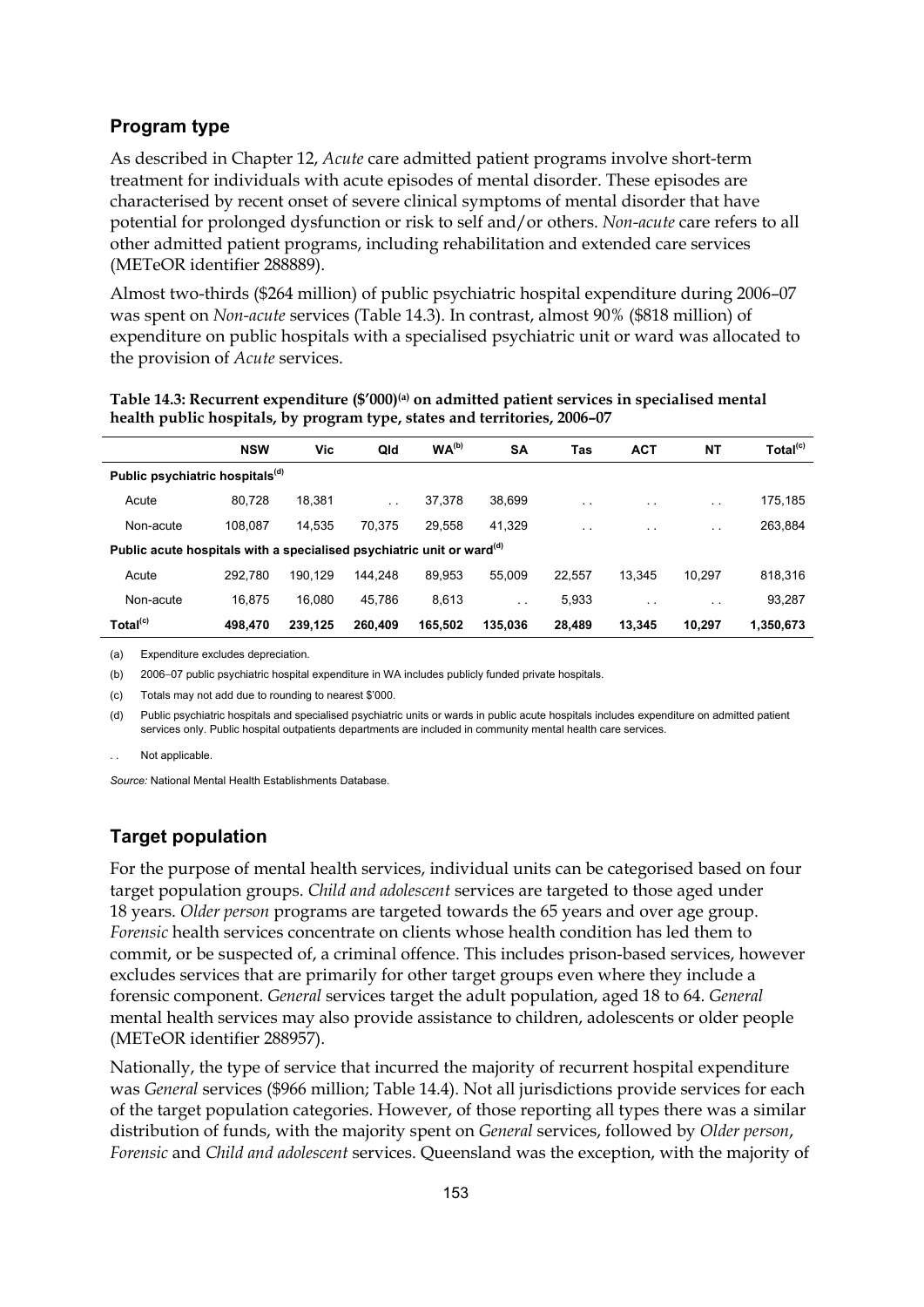funds spent on *General* services, followed by *Forensic, Older person* and *Child and adolescent* services.

| Table 14.4: Recurrent expenditure (\$'000) <sup>(a)</sup> on admitted patient services in specialised mental |  |
|--------------------------------------------------------------------------------------------------------------|--|
| health public hospitals <sup>(b)</sup> , by target population, states and territories, 2006–07               |  |

|                      | <b>NSW</b> | Vic     | Qld     | WA <sup>(c)</sup> | <b>SA</b> | Tas                  | <b>ACT</b> | <b>NT</b>     | Total <sup>(d)</sup> |
|----------------------|------------|---------|---------|-------------------|-----------|----------------------|------------|---------------|----------------------|
| General              | 388.913    | 153.804 | 173.617 | 117.502           | 87.189    | 22.699               | 11.945     | 10,222        | 965,890              |
| Child and adolescent | 26,995     | 15.353  | 17.486  | 6,728             | 3,017     | $\sim$ $\sim$        | $\cdot$ .  | $\sim$ $\sim$ | 69,580               |
| Older person         | 51.842     | 37.052  | 28.766  | 29.652            | 33.189    | $\ddot{\phantom{0}}$ | 1,400      | $\sim$ $\sim$ | 181,901              |
| Forensic             | 30.719     | 32.916  | 40.541  | 11.619            | 11.642    | 5.791                | $\cdot$ .  | 75            | 133,302              |
| Total <sup>(c)</sup> | 498.470    | 239.125 | 260,409 | 165.502           | 135.036   | 28,489               | 13.345     | 10,297        | 1,350,673            |

(a) Expenditure excludes depreciation.

(b) Public psychiatric hospitals and specialised psychiatric units or wards in public acute hospitals includes expenditure on admitted patient services only. Public hospital outpatients departments are included in community mental health care services.

(c) 2006−07 public psychiatric hospital expenditure in WA includes publicly funded private hospitals.

(d) Totals may not add due to rounding to nearest \$'000.

Not applicable.

*Source:* National Mental Health Establishments Database.

### **Community mental health care services**

Community mental health care services include hospital outpatient clinics and non-hospital community mental health care services, such as crisis or mobile assessment and treatment services, day programs, outreach services and consultation/liaison services. Community mental health care services accounted for \$1.1 billion of recurrent mental health services expenditure during 2006–07 (Table 14.5).

As with admitted patient services, community mental care services can be defined for mental health service purposes by target population. Nationally, the majority of these funds were spent providing *General* community mental health care services (\$827 million or 72.6%). In contrast to public hospital expenditure, the next largest expenditure by target population was for the provision of *Child and adolescent* community mental health care services (\$201 million or 17.7%).

Table 14.5: Recurrent expenditure (\$'000)<sup>(a)</sup> on community mental health care services, by target **population, states and territories, 2006–07** 

|                      | <b>NSW</b> | Vic     | Qld     | WA      | SΑ     | Tas    | <b>ACT</b> | NΤ                   | Total <sup>(b)</sup> |
|----------------------|------------|---------|---------|---------|--------|--------|------------|----------------------|----------------------|
| General              | 246.929    | 210.399 | 147.968 | 112.210 | 63.713 | 16.080 | 17.173     | 12.385               | 826,856              |
| Child and adolescent | 57.589     | 41.476  | 46.371  | 26.618  | 17.264 | 5.179  | 5.272      | 1.384                | 201,154              |
| Older person         | 18.092     | 29.114  | 6.895   | 14.003  | 5.697  | 3.025  | 2.904      | $\ddot{\phantom{0}}$ | 79,730               |
| Forensic             | 11.112     | 4.035   | 7.642   | 1.652   | 1.792  | 1.684  | 2.068      | 1.470                | 31,456               |
| Total <sup>(b)</sup> | 333.722    | 285.024 | 208.876 | 154.482 | 88.466 | 25.969 | 27.418     | 15.240               | 1.139.197            |

(a) Expenditure excludes depreciation.

(b) Totals may not add due to rounding to nearest \$'000.

Not applicable.

*Source:* National Mental Health Establishments Database.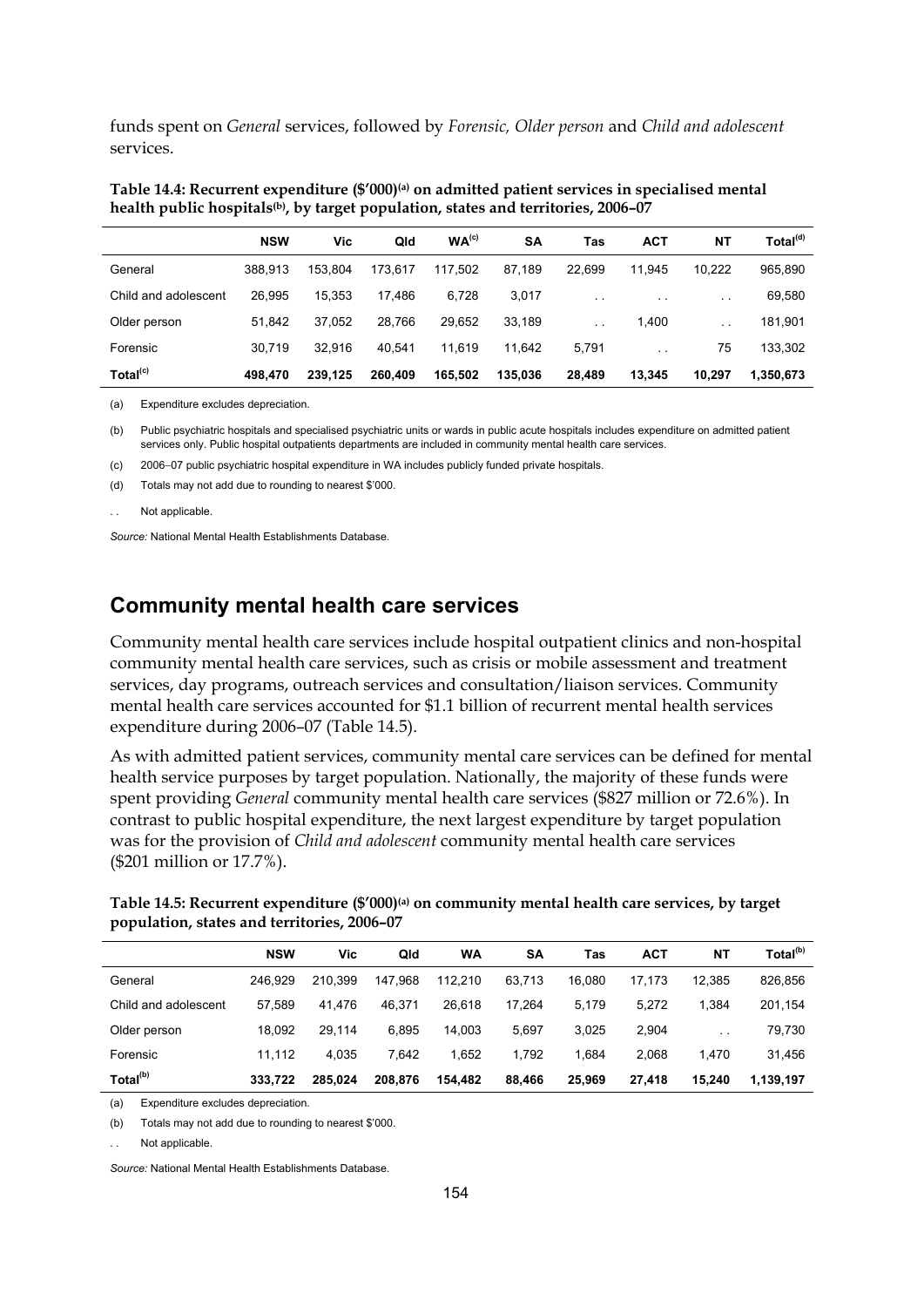### **Residential mental health services**

Residential services are focused on providing overnight care in a supportive domestic-like environment, where individuals are encouraged to take responsibility for meeting their own daily needs. Residential services can either be staffed for 24 hours per day, or between 6 and 24 hours, and totalling more than 50 hours per week. Residential services generally provide specialised care to the *General* and *Older person* target population groups.

During 2006–07, \$185 million was spent on residential mental health services (Table 14.6). *General* services (\$103 million) accounted for over half of the residential total. Recurrent expenditure for 24-hour staffed residential facilities accounted for approximately \$160 million or 87.0%.

|                         | <b>NSW</b> | Vic     | Qld                  | <b>WA</b> | <b>SA</b>            | Tas       | <b>ACT</b>    | <b>NT</b>     | Total <sup>(c)</sup> |
|-------------------------|------------|---------|----------------------|-----------|----------------------|-----------|---------------|---------------|----------------------|
| <b>General services</b> |            |         |                      |           |                      |           |               |               |                      |
| 24-hour staffing        | 9,032      | 47,726  | $\sim$ $\sim$        | 4,799     | 2,035                | 11,964    | 5,235         | $\sim$ $\sim$ | 80,792               |
| Non-24-hour staffing    | 5,064      | 13.510  | $\ddotsc$            | 1,686     | 950                  | $\ddotsc$ | 1,104         | 349           | 22,663               |
| Older person services   |            |         |                      |           |                      |           |               |               |                      |
| 24-hour staffing        | 12.979     | 60.202  | $\ddot{\phantom{0}}$ | $\sim$    | $\sim$ $\sim$        | 5,949     | 567           | $\sim$ $\sim$ | 79,696               |
| Non-24-hour staffing    | 786        | 588     | $\sim$ $\sim$        | $\cdot$ . | $\ddot{\phantom{0}}$ | $\sim$    | $\sim$ $\sim$ | $\sim$ $\sim$ | 1,374                |
| Total <sup>(c)</sup>    | 27.861     | 122.026 | $\ddot{\phantom{0}}$ | 6,485     | 2,985                | 17,913    | 6.906         | 349           | 184,525              |

Table 14.6: Recurrent expenditure (\$'000)<sup>(a)</sup> on residential mental health services<sup>(b)</sup>, by target **population and hours staffed, states and territories, 2006–07** 

(a) Expenditure excludes depreciation.

(b) Residential mental health services include non-government-operated residential mental health facilities in receipt of government funding.

(c) Totals may not add due to rounding to nearest \$'000.

Not applicable.

*Source:* National Mental Health Establishments Database.

## **14.3 Private psychiatric hospital expenditure**

Expenditure information is available for private psychiatric hospitals from the Private Health Establishments Collection, held by the ABS. For that collection, the ABS defines private psychiatric hospitals as those licensed or approved by a state or territory health authority and which cater primarily for admitted patients with psychiatric, mental or behavioural disorders (ABS 2008b). This is further defined as those hospitals providing 50% or more of the total patient days for psychiatric patients. The data published in this chapter describe only those private psychiatric hospitals meeting this definition.

In 2006–07, total recurrent expenditure for private psychiatric facilities was \$181 million (Table 14.7). Expenditure on private psychiatric hospitals, in constant prices, declined by an annual average of 0.5% per year over the period 2002–03 to 2006–07 (Table 14.8).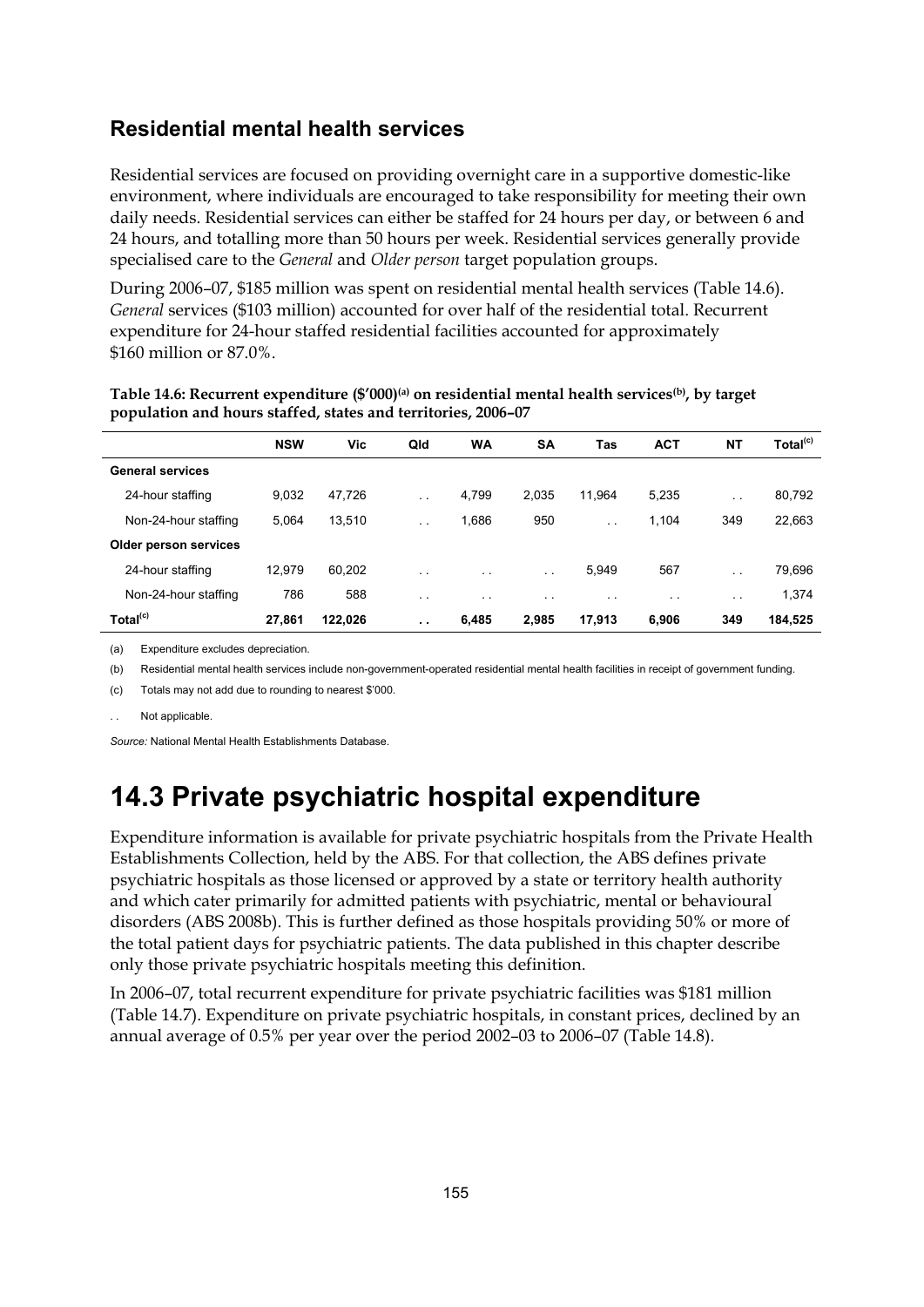|  | Table 14.7: Private psychiatric hospital expenditure (\$'000) <sup>(a)</sup> , states, 2006-07 |  |  |  |  |
|--|------------------------------------------------------------------------------------------------|--|--|--|--|
|--|------------------------------------------------------------------------------------------------|--|--|--|--|

|                                            | <b>NSW</b> | Vic    | Qld    | WA   | SΑ   | Tas  | Total <sup>(b)</sup> |
|--------------------------------------------|------------|--------|--------|------|------|------|----------------------|
| Salaries and wages expenditure             | 37.878     | 28.089 | 20.122 | n.a. | n.a. | n.a. | 106.036              |
| Non-salary expenditure                     | 26.164     | 22.445 | 11.667 | n.a. | n.a. | n.a. | 74.518               |
| Total recurrent expenditure <sup>(b)</sup> | 64.042     | 50.534 | 31.789 | n.a. | n.a. | n.a. | 180,554              |

(a) Recurrent expenditure excludes depreciation.

(b) Totals may not add due to rounding to nearest \$'000.

n.a. Not available for publication but included in totals where applicable, unless otherwise indicated.

*Source:* Private Health Establishments Collection (ABS).

#### **Table 14.8: Private psychiatric hospital expenditure (\$'000)(a), 2002–03 to 2006–07**

|                                                    | $2002 - 03$ | 2003-04 | 2004-05 | 2005-06 | 2006-07 | Average annual<br>change (per cent) |
|----------------------------------------------------|-------------|---------|---------|---------|---------|-------------------------------------|
| Total expenditure (current prices)                 | 158.529     | 162.066 | 168.490 | 176.781 | 180.554 | 3.3                                 |
| Total expenditure (constant prices) <sup>(b)</sup> | 184.567     | 182.076 | 182.578 | 183.652 | 180.554 | $-0.5$                              |

(a) Expenditure excludes depreciation.

(b) Constant prices are referenced to 2006–07 and are adjusted for inflation. See Appendix 2 for deflator description.

*Source:* Private Health Establishments Collection (ABS).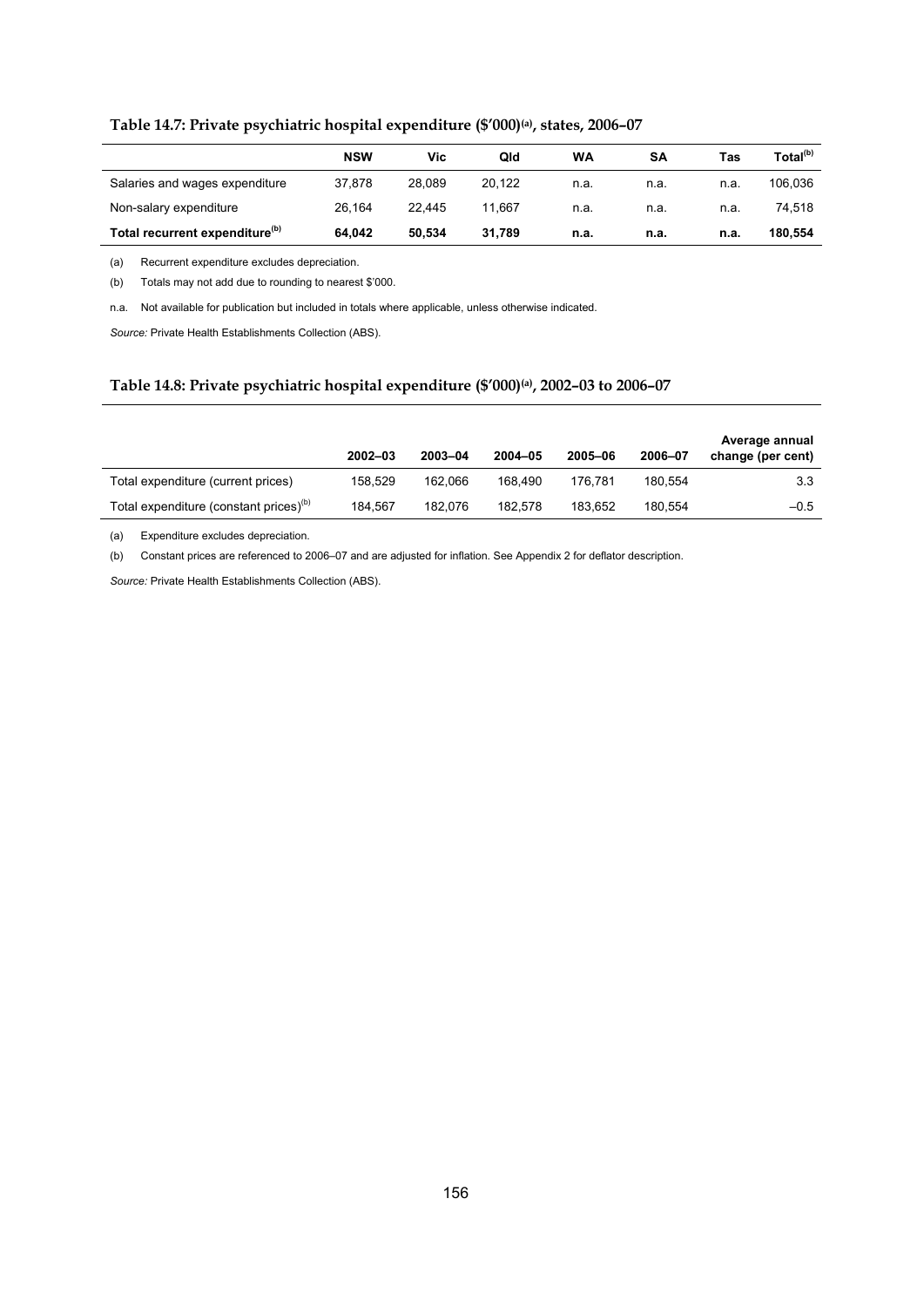# **14.4 Australian Government expenditure on Medicare-subsidised mental health-related services**

This section outlines the Australian Government's funding through the *Medicare Benefits Schedule* (MBS) for mental health-related services provided by psychiatrists, GPs, psychologists and other allied health professionals for the financial years 2003–04 to 2007–08. More detailed information on the MBS items included over time is in chapters 2 and 6. (Appendix 1 provides further information on data quality, coverage and other aspects of the Medicare data.)

In 2007–08, \$549 million was paid in benefits for MBS-subsidised mental health-related services (Table 14.9); this represented 4.2% of total Medicare benefits expenditure (\$13,007 million) for that year.

The majority of the \$549 million was spent on initial consultations and patient attendances in psychiatrists' consulting rooms (\$213 million or 38.9%). Expenditure on services provided by psychologists was the next largest expenditure group (31.0%), followed by the Medicare items associated with *GP Mental Health Care Plans*, accounting for 23.3% of total mental health-related Medicare benefits expenditure (Table 14.9).

Nationally, benefits paid for mental health-related Medicare services averaged \$25.91 per capita in 2007–08. The average benefits paid per capita in Victoria and New South Wales were above the national average, while those in the Northern Territory were substantially lower, at \$6.29 per capita.

During the period between 2003–04 and 2007–08, the total expenditure on MBS mental health-related items increased by an annual average of 22.4%, in constant prices (Table 14.10). This change is also reflected in a change in per capita spending of 20.7%, in constant prices. These changes are reflected by the increase across all subsections of MBS spending. The only item numbers experiencing a decline in expenditure relate to the *3 Step Mental Health Process*, which was replaced by *GP Mental Health Care Plans* in November 2006.

It is worth noting that analysis of Bettering the Evaluation and Care of Health GP survey data reveals an estimated 90% of mental health-related GP encounters were reported as having been billed as *surgery consultations* and not as mental health-related items under the Medicare *Better access to psychiatrists, psychologists and general practitioners through the Medicare Benefits Schedule* program. For further information on this issue, see Section 2.3 of this report.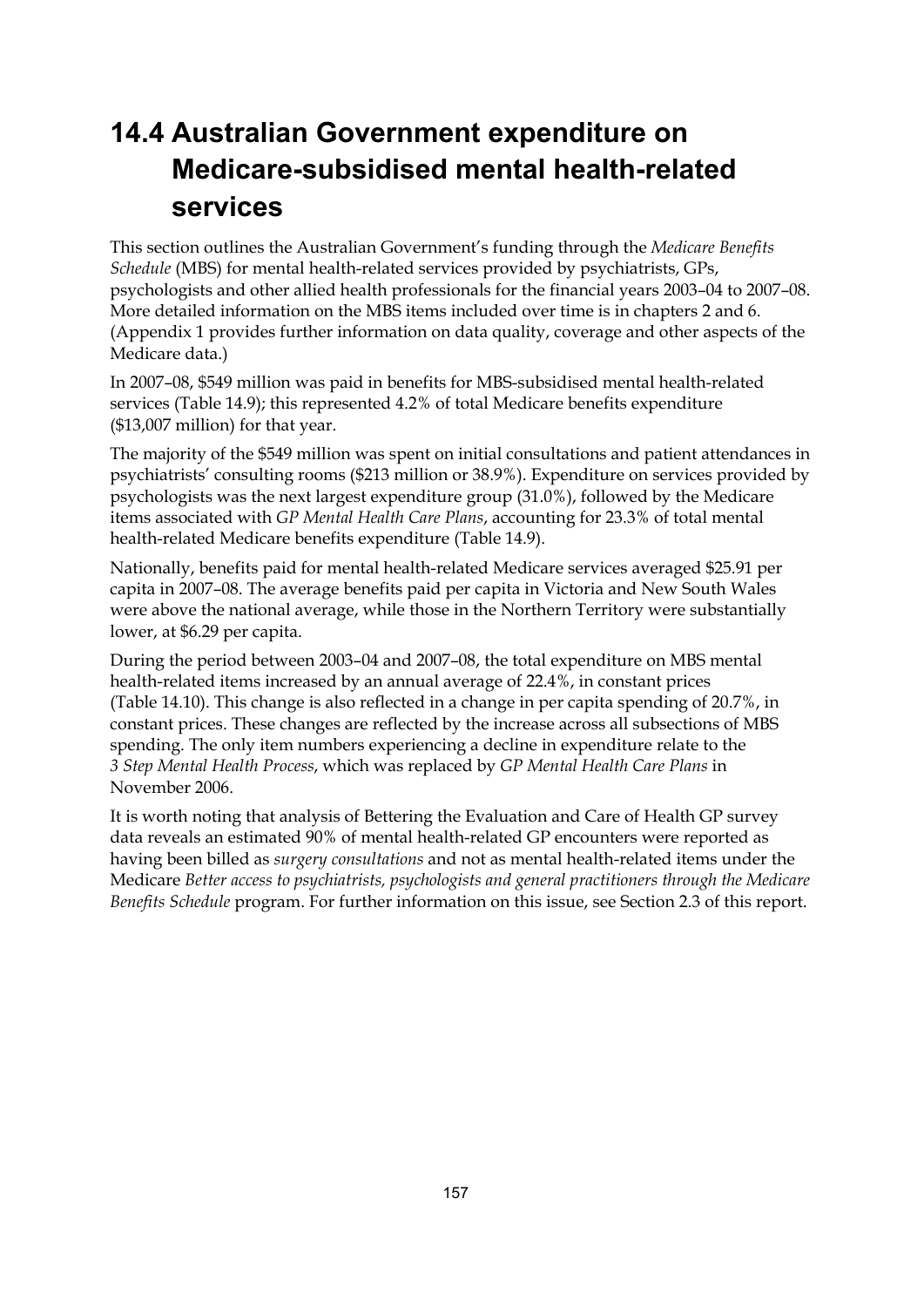|                                                                     | <b>NSW</b> | Vic                                  | Qld                          | WA             | <b>SA</b>      | Tas          | <b>ACT</b> | <b>NT</b> | Total <sup>(c)</sup> |  |  |
|---------------------------------------------------------------------|------------|--------------------------------------|------------------------------|----------------|----------------|--------------|------------|-----------|----------------------|--|--|
| <b>Psychiatrists</b>                                                |            |                                      |                              |                |                |              |            |           |                      |  |  |
| Initial consultation new patient<br>-consulting room                | 5,035      | 4,192                                | 2,988                        | 1,288          | 1,375          | 242          | 230        | 61        | 15,409               |  |  |
| Initial consultation new patient<br>-hospital                       | 587        | 358                                  | 322                          | 118            | 74             | 51           | 11         | 2         | 1,523                |  |  |
| Initial consultation new patient<br>—home visit                     | 136        | 42                                   | 8                            | $\overline{2}$ | 21             | 1            | 2          | 0         | 212                  |  |  |
| Patient attendances-consulting<br>room                              | 64,454     | 67,522                               | 31,453                       | 10,576         | 18,708         | 2,900        | 2,075      | 290       | 197,978              |  |  |
| Patient attendances-hospital                                        | 4,730      | 5,713                                | 4,413                        | 2,082          | 1,158          | 762          | 128        | 21        | 19,007               |  |  |
| Patient attendances-other locations                                 | 1,077      | 461                                  | 91                           | 62             | 186            | 10           | 9          | 1         | 1,896                |  |  |
| Group psychotherapy                                                 | 816        | 1,162                                | 159                          | 51             | 37             | 101          | 5          | 1         | 2,333                |  |  |
| Interview with non-patient                                          | 207        | 230                                  | 165                          | 48             | 48             | 13           | 5          | 2         | 718                  |  |  |
| Telepsychiatry                                                      | 71         | 8                                    | 37                           | 2              | $\mathbf{1}$   | 0            | 2          | 3         | 124                  |  |  |
| Case conferencing                                                   | 10         | 84                                   | 5                            | 13             | $\overline{7}$ | 4            | 1          | 0         | 123                  |  |  |
| Electroconvulsive therapy <sup>(d)</sup>                            | 249        | 255                                  | 231                          | 70             | 58             | 37           | 2          | 0         | 902                  |  |  |
| Subtotal <sup>(c)</sup>                                             | 77,373     | 80,027                               | 39,871                       | 14,311         | 21,673         | 4,121        | 2,469      | 381       | 240,225              |  |  |
|                                                                     |            |                                      | <b>General practitioners</b> |                |                |              |            |           |                      |  |  |
| GP Mental Health Care Plans                                         | 44,044     | 36,380                               | 22,661                       | 11,409         | 8,513          | 2,579        | 1,696      | 520       | 127,802              |  |  |
| <b>Focussed Psychological Strategies</b>                            | 1,395      | 1,073                                | 729                          | 144            | 451            | 43           | 42         | 5         | 3,883                |  |  |
| Subtotal <sup>(c)</sup>                                             | 45,439     | 37,453                               | 23,390                       | 11,553         | 8,963          | 2,622        | 1,739      | 525       | 131,685              |  |  |
|                                                                     |            |                                      | <b>Psychologists</b>         |                |                |              |            |           |                      |  |  |
| <b>Psychological Therapy Services</b><br>-clinical psychologist     | 23,853     | 19,525                               | 7,906                        | 13,055         | 5,548          | 2,274        | 1,301      | 159       | 73,621               |  |  |
|                                                                     |            |                                      |                              |                |                |              |            |           |                      |  |  |
| Focussed Psychological<br>Strategies-psychologist                   | 31,940     | 33,995                               | 18,598                       | 4,339          | 3,810          | 1,741        | 1,551      | 293       | 96,268               |  |  |
| <b>Enhanced Primary Care</b><br>-psychologist                       | 164        | 119                                  | 91                           | 15             | 18             | 6            | 1          | 1         | 415                  |  |  |
| Subtotal <sup>(c)</sup>                                             | 55,957     | 53,639                               | 26,595                       | 17,409         | 9,376          | 4,021        | 2,854      | 453       | 170,304              |  |  |
|                                                                     |            | Other allied mental health providers |                              |                |                |              |            |           |                      |  |  |
| <b>Focussed Psychological Strategies</b><br>-occupational therapist | 431        | 283                                  | 167                          | 109            | 115            | 34           | 6          | 1         | 1.147                |  |  |
| Focussed Psychological Strategies<br>-social worker                 | 1,914      | 1,775                                | 844                          | 375            | 345            | 107          | 26         | 9         | 5,395                |  |  |
| <b>Enhanced Primary Care-mental</b><br>health worker <sup>(e)</sup> | 53         | 31                                   | 15                           | $\overline{c}$ | 18             | $\mathbf{1}$ | $\pmb{0}$  | 0         | 120                  |  |  |
| Subtotal <sup>(c)</sup>                                             | 2,397      | 2,089                                | 1,027                        | 486            | 478            | 141          | 32         | 10        | 6,662                |  |  |
| Total expenditure in current                                        |            |                                      |                              |                |                |              |            |           |                      |  |  |
| prices $({\rm \$'}000)^{^{(c)}}$                                    | 181,166    | 173,208                              | 90,883                       | 43,759         | 40,490         | 10,905       | 7,094      | 1,369     | 548,875              |  |  |
| Per capita $(\$)^{(f)}$                                             | 26.15      | 33.02                                | 21.49                        | 20.54          | 25.43          | 22.00        | 20.81      | 6.29      | 25.91                |  |  |

**Table 14.9: Australian Government Medicare expenditure (\$'000) on mental health-related services, by item group(a), states and territories(b), 2007–08**

(a) See the Medicare Benefits Schedule data section of Appendix 1 for a listing of these item groups.

(b) State and territory is based on the postcode of the mailing address of the patient as recorded by Medicare Australia.

(c) Totals may not add due to rounding to nearest \$'000.

(d) Information for electroconvulsive therapy may include data for services provided by medical practitioners other than psychiatrists.

(e) Includes psychologists, mental health nurses, occupational therapists, social workers and Aboriginal health workers.

(f) Crude rate based on the preliminary Australian estimated resident population as at 31 December 2007.

*Source:* Medicare data (DoHA).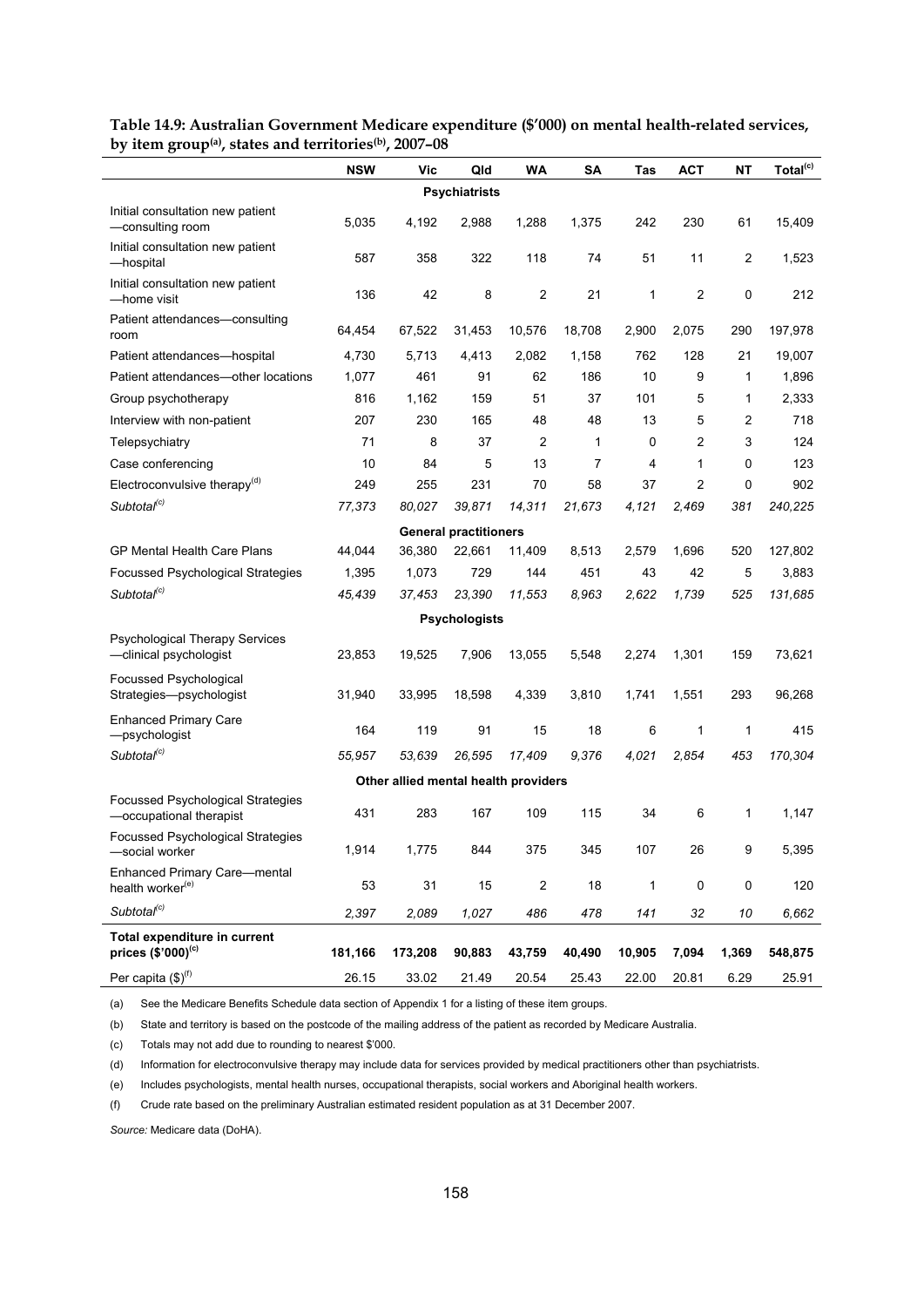#### **Table 14.10: Australian Government Medicare expenditure (\$'000) on mental health-related services, by item group(a), 2003–04 to 2007**−**08**

|                                                                        |                                            |                      |               |         |                      | Average<br>annual<br>change |
|------------------------------------------------------------------------|--------------------------------------------|----------------------|---------------|---------|----------------------|-----------------------------|
|                                                                        | 2003-04                                    | 2004-05              | 2005-06       | 2006-07 | 2007-08              | (per cent)                  |
|                                                                        | <b>Psychiatrists</b>                       |                      |               |         |                      |                             |
| Initial consultation new patient-consulting room <sup>(b)</sup>        | . .                                        |                      | $\sim$ $\sim$ | 8,490   | 15,409               | . .                         |
| Initial consultation new patient-hospital <sup>(b)</sup>               | $\ddot{\phantom{1}}$                       | $\ddot{\phantom{a}}$ | $\sim$ $\sim$ | 619     | 1,523                | $\ddot{\phantom{0}}$        |
| Initial consultation new patient-home visit <sup>(b)</sup>             | . .                                        | $\sim$ $\sim$        | $\sim$ $\sim$ | 90      | 212                  | $\sim$ $\sim$               |
| Patient attendances-consulting room                                    | 181,868                                    | 193,820              | 198,057       | 198,184 | 197,978              | 2.1                         |
| Patient attendances—hospital                                           | 14,826                                     | 15,321               | 17,046        | 17.490  | 19,007               | 6.4                         |
| Patient attendances-other locations                                    | 1,538                                      | 1,601                | 1,772         | 1,894   | 1,896                | 5.4                         |
| Group psychotherapy                                                    | 2,120                                      | 2,325                | 2,470         | 2,378   | 2,333                | 2.4                         |
| Interview with non-patient                                             | 208                                        | 250                  | 290           | 623     | 718                  | 36.3                        |
| Telepsychiatry                                                         | 19                                         | 24                   | 41            | 68      | 124                  | 59.9                        |
| Case conferencing                                                      | 39                                         | 62                   | 85            | 88      | 123                  | 33.4                        |
| Electroconvulsive therapy $(c)$                                        | 671                                        | 704                  | 819           | 831     | 902                  | 7.7                         |
| Subtotal <sup>(d)</sup>                                                | 201,290                                    | 214,106              | 220,579       | 230,755 | 240,225              | 4.5                         |
|                                                                        | <b>General practitioners</b>               |                      |               |         |                      |                             |
| GP Mental Health Care Plans <sup>(b)</sup>                             |                                            | $\sim$ $\sim$        | $\sim$ $\sim$ | 62,323  | 127,802              |                             |
| <b>Focussed Psychological Strategies</b>                               | 1,328                                      | 2,131                | 2,828         | 3,639   | 3,883                | 30.8                        |
| 3 Step Mental Health Process-GP(e)                                     | 725                                        | 962                  | 1,658         | 1,044   | $\ddot{\phantom{0}}$ | $\ddotsc$                   |
| Subtotal <sup>(d)</sup>                                                | 2,053                                      | 3.093                | 4,486         | 67,006  | 131,685              | 183.0                       |
|                                                                        | <b>Psychologists</b>                       |                      |               |         |                      |                             |
| Psychological Therapy Services-clinical<br>psychologist <sup>(b)</sup> | . .                                        | $\ddotsc$            | $\sim$ $\sim$ | 20,974  | 73,621               | $\sim$ $\sim$               |
| Focussed Psychological Strategies-psychologist <sup>(b)</sup>          | . .                                        | $\sim$ $\sim$        | $\sim$ .      | 30,961  | 96,268               | $\ddotsc$                   |
| Enhanced Primary Care-psychologist <sup>(f)</sup>                      | . .                                        | 1,120                | 2,263         | 2,462   | 415                  |                             |
| Subtotal <sup>(d)</sup>                                                |                                            | 1,120                | 2,263         | 54,397  | 170,304              | $\ddotsc$                   |
|                                                                        |                                            |                      |               |         |                      | $\sim$                      |
| 3 Step Mental Health Process-OMP <sup>(e)</sup>                        | Other mental allied health providers<br>37 | 43                   | 43            | 24      |                      |                             |
| Focussed Psychological Strategies-occupational                         |                                            |                      |               |         |                      | .,                          |
| therapist <sup>(b)</sup>                                               |                                            |                      |               | 170     | 1,147                |                             |
| Focussed Psychological Strategies-social<br>worker <sup>(b)</sup>      | ο,                                         | $\sim$ $\sim$        | $\sim$ $\sim$ | 1,093   | 5,395                | e e                         |
| Enhanced Primary Care-mental health worker <sup>(f)(g)</sup>           | L.                                         | 36                   | 134           | 190     | 120                  | н,                          |
| Subtotal <sup>(d)</sup>                                                | 37                                         | 79                   | 177           | 1,477   | 6,662                | $\sim$ $\sim$               |
| Total expenditure in current prices (\$'000) <sup>(d)</sup>            | 203,380                                    | 218,398              | 227,506       | 353,635 | 548,875              | 28.2                        |
| Total expenditure in constant prices (\$'000) <sup>(h)</sup>           | 231,464                                    | 238,123              | 238,639       | 353,635 | 519,484              | 22.4                        |
| Per capita (constant prices) (\$) <sup>(h)(i)</sup>                    | 11.57                                      | 11.76                | 11.62         | 16.96   | 24.53                | 20.7                        |

(a) See the *Medicare Benefits Schedule* data section of Appendix 1 for a listing of these item groups.

(b) These mental health-related MBS items commenced November 2006.

(c) Information for electroconvulsive therapy may include data for services provided by medical practitioners other than psychiatrists.

(d) Totals may not add due to rounding to nearest \$'000.

(e) This item discontinued April 2008.

(f) Includes psychologists, mental health nurses, occupational therapists, social workers and Aboriginal health workers.

(g) This mental health-related MBS item commenced July 2004.

(h) Constant prices are referenced to 2006–07 and are adjusted for inflation. See Appendix 2 for deflator description.

(i) Crude rate based on the preliminary Australian estimated resident population as at 31 December of the reference year.

Not applicable.

l,

*Source:* Medicare data (DoHA).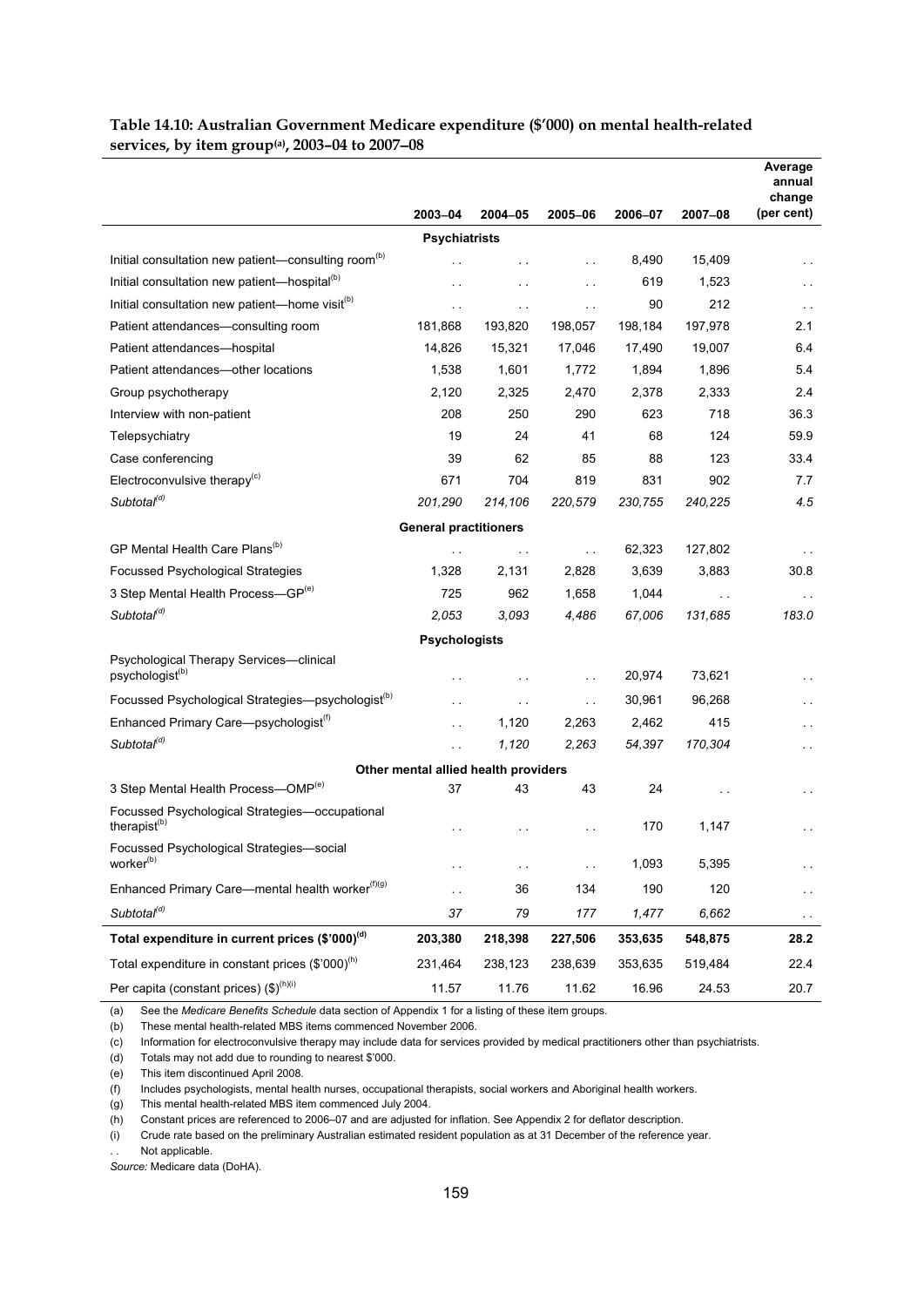# **14.5 Australian Government expenditure on mental health-related medications**

In 2007–08, 185 million claims were processed under the PBS and RPBS for prescribed medications. The total benefits paid for these claims, excluding patient contributions, were \$6,695 million (Medicare Australia 2009a). Of this, 10.5% (\$704 million) was spent on mental health-related medications. For further information on data quality, coverage and other aspects of the PBS/RPBS database refer to Appendix 1.

Almost three-quarters (72.8%) of the expenditure on mental health-related medications was for prescriptions issued by general practitioners. This was followed by prescriptions written by psychiatrists (19.1%), with non-psychiatrist specialists' prescriptions accounting for the remaining 8.1% (Table 14.11).

In 2007–08, prescriptions for antipsychotics and antidepressants accounted for the majority of mental health-related PBS/RPBS expenditure (49.0% and 42.8%, respectively), followed by prescriptions for psychostimulants (2.6%), anxiolytics (2.3%) and hypnotics and sedatives (1.5%) (Table 14.11). Other medications prescribed by psychiatrists accounted for 1.8% of the expenditure on mental health-related prescriptions. For further information on mental health-related medications, see Section 11.1 of this report.

|                                 | Anti-<br>psychotics<br>$(NO5A)^{(b)}$ | <b>Anxiolytics</b><br>(N05B) | <b>Hypnotics</b><br>and<br>sedatives<br>(NO5C) | Anti-<br>depressants<br>(N06A) | Psycho-<br>stimulants<br>(N06B) | Other $(c)$ | Total <sup>(d)</sup> | Total<br>(per cent) |
|---------------------------------|---------------------------------------|------------------------------|------------------------------------------------|--------------------------------|---------------------------------|-------------|----------------------|---------------------|
| General<br>practitioners        | 227.643                               | 14.751                       | 9,982                                          | 258.088                        | 1,888                           | $\sim$      | 512,352              | 72.8                |
| Non-psychiatrist<br>specialists | 34,399                                | 378                          | 307                                            | 8.215                          | 13,788                          | $\sim$      | 57,087               | 8.1                 |
| Psychiatrists                   | 82,853                                | 1.169                        | 266                                            | 34,570                         | 2,523                           | 12,640      | 134,020              | 19.1                |
| Total <sup>(e)</sup>            | 345.206                               | 16,308                       | 10,562                                         | 301,144                        | 18,204                          | 12,640      | 704,064              | $\sim$ $-$          |
| Total (per cent)                | 49.0                                  | 2.3                          | 1.5                                            | 42.8                           | 2.6                             | 1.8         | $\sim$ $\sim$        | 100.0               |

**Table 14.11: Australian Government expenditure (\$'000) on mental health-related medications**  subsidised under the PBS/RPBS, by type of medication prescribed<sup>(a)</sup> and medical practitioner, **2007**−**08** 

(a) Classified according to the ATC Classification System (WHO 2009b).

(b) Includes Clozapine dispensed through Section 100 arrangements by private hospitals but not by public hospitals.

(c) Includes other N codes as well as other ATC medication, as presented in Table 14.13. Data for other ATC groups prescribed by GPs and non-psychiatrist specialists are not presented because they are not included in the definition of mental health-related medications. (d) Totals may not add due to rounding to nearest \$'000.

(e) Includes expenditure where the prescriber's specialty was unknown.

Not applicable.

*Source: Pharmaceutical Benefits Scheme* and *Repatriation Pharmaceutical Benefits Scheme* data (DoHA).

From a benefits paid perspective, the cost to the Australian Government of subsidising mental health-related prescriptions under the PBS/RPBS in 2007–08 (\$704 million) was equivalent to \$33.24 per capita (Table 14.12). The average benefits paid in South Australia, Victoria and Tasmania were above the national average, while those paid in the Northern Territory and the Australian Capital Territory were markedly below the national average. This is consistent with the distribution of prescriptions outlined in more detail in Chapter 11.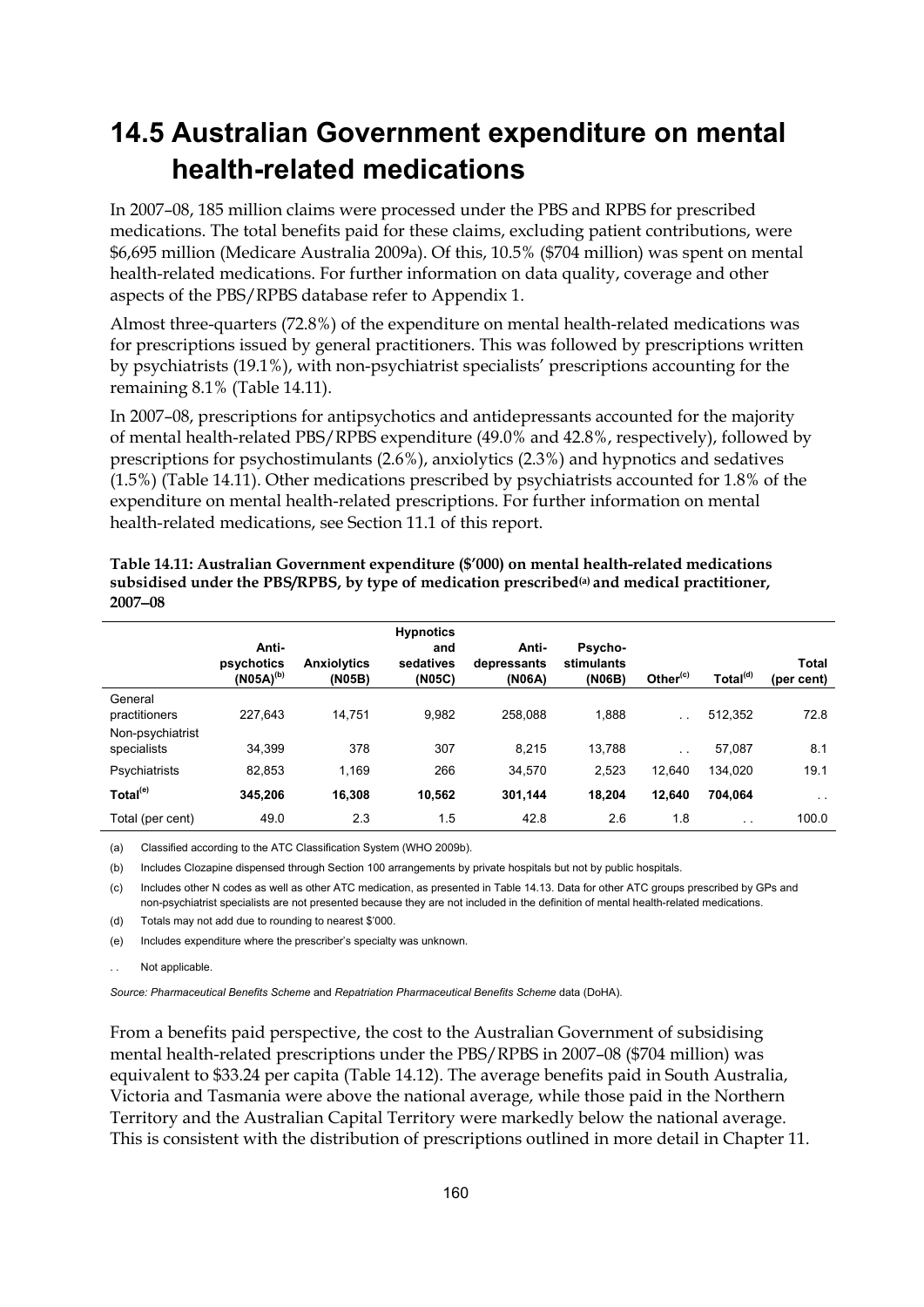|                                 | <b>NSW</b>                           | <b>Vic</b> | Qld     | <b>WA</b>                                                           | SA                       | Tas    | <b>ACT</b>     | <b>NT</b> | Australia |  |  |  |  |
|---------------------------------|--------------------------------------|------------|---------|---------------------------------------------------------------------|--------------------------|--------|----------------|-----------|-----------|--|--|--|--|
|                                 | Antipsychotics (N05A) <sup>(c)</sup> |            |         |                                                                     |                          |        |                |           |           |  |  |  |  |
| General                         |                                      |            |         |                                                                     |                          |        |                |           |           |  |  |  |  |
| practitioners                   | 77,852                               | 63,283     | 38,751  | 17,485                                                              | 21,869                   | 4,979  | 2,660          | 763       | 227,643   |  |  |  |  |
| Non-psychiatrist                |                                      |            |         |                                                                     |                          |        |                |           |           |  |  |  |  |
| specialists                     | 6,929                                | 13,897     | 6,666   | 3,908                                                               | 1,499                    | 597    | 368            | 534       | 34,399    |  |  |  |  |
| Psychiatrists                   | 28,014                               | 24,531     | 14,263  | 4,694                                                               | 7,851                    | 1,704  | 1,564          | 231       | 82,853    |  |  |  |  |
| Subtotal <sup>(d)</sup>         | 112,910                              | 101,749    | 59,719  | 26,103                                                              | 31,243                   | 7,290  | 4,662          | 1,527     | 345,206   |  |  |  |  |
|                                 | <b>Anxiolytics (N05B)</b>            |            |         |                                                                     |                          |        |                |           |           |  |  |  |  |
| General                         |                                      |            |         |                                                                     |                          |        |                |           |           |  |  |  |  |
| practitioners                   | 3,949                                | 4,540      | 2,938   | 1,087                                                               | 1,415                    | 667    | 123            | 32        | 14,751    |  |  |  |  |
| Non-psychiatrist                |                                      |            |         |                                                                     |                          |        |                |           |           |  |  |  |  |
| specialists                     | 91                                   | 131        | 72      | 32                                                                  | 40                       | 9      | $\overline{c}$ | 1         | 378       |  |  |  |  |
| Psychiatrists                   | 272                                  | 429        | 245     | 68                                                                  | 110                      | 34     | 8              | 3         | 1.169     |  |  |  |  |
| Subtotal <sup>(d)</sup>         | 4,318                                | 5.100      | 3,257   | 1,187                                                               | 1,565                    | 710    | 134            | 36        | 16,308    |  |  |  |  |
|                                 | Hypnotics and sedatives (N05C)       |            |         |                                                                     |                          |        |                |           |           |  |  |  |  |
| General<br>practitioners        | 3,112                                |            | 1,988   | 939                                                                 | 954                      | 352    | 79             | 24        | 9,982     |  |  |  |  |
|                                 |                                      | 2,534      |         |                                                                     |                          |        |                |           |           |  |  |  |  |
| Non-psychiatrist<br>specialists | 85                                   | 94         | 64      | 33                                                                  | 23                       | 5      | 2              | 1         | 307       |  |  |  |  |
| Psychiatrists                   | 57                                   | 58         | 74      | 30                                                                  | 36                       | 4      | 6              | 0         | 266       |  |  |  |  |
| Subtotal <sup>(d)</sup>         |                                      | 2,686      | 2,126   | 1,003                                                               | 1,013                    | 362    | 87             | 25        | 10,562    |  |  |  |  |
|                                 | 3,259                                |            |         |                                                                     |                          |        |                |           |           |  |  |  |  |
| General                         |                                      |            |         |                                                                     | Antidepressants (N06A)   |        |                |           |           |  |  |  |  |
| practitioners                   | 77,019                               | 65,426     | 54,579  | 26,132                                                              | 22,841                   | 8,180  | 3,071          | 836       | 258,088   |  |  |  |  |
| Non-psychiatrist                |                                      |            |         |                                                                     |                          |        |                |           |           |  |  |  |  |
| specialists                     | 2,004                                | 2,622      | 1,784   | 1,061                                                               | 479                      | 150    | 71             | 44        | 8,215     |  |  |  |  |
| Psychiatrists                   | 9,511                                | 9,830      | 7,560   | 3,272                                                               | 3,130                    | 842    | 370            | 53        | 34,570    |  |  |  |  |
| Subtotal <sup>(d)</sup>         | 88,713                               | 77,894     | 63,953  | 30,479                                                              | 26,457                   | 9,174  | 3.534          | 934       | 301,144   |  |  |  |  |
|                                 |                                      |            |         | Psychostimulants, agents used for ADHD and nootropics (N06B)        |                          |        |                |           |           |  |  |  |  |
| General                         |                                      |            |         |                                                                     |                          |        |                |           |           |  |  |  |  |
| practitioners                   | 440                                  | 139        | 820     | 286                                                                 | 117                      | 44     | 27             | 15        | 1,888     |  |  |  |  |
| Non-psychiatrist                |                                      |            |         |                                                                     |                          |        |                |           |           |  |  |  |  |
| specialists                     | 6,022                                | 2,927      | 2,049   | 1,466                                                               | 522                      | 490    | 230            | 80        | 13,788    |  |  |  |  |
| Psychiatrists                   | 861                                  | 273        | 570     | 575                                                                 | 150                      | 38     | 53             | 3         | 2,523     |  |  |  |  |
| Subtotal <sup>(d)</sup>         | 7,327                                | 3.339      | 3,441   | 2,328                                                               | 789                      | 572    | 311            | 99        | 18,204    |  |  |  |  |
|                                 |                                      |            |         | Other medications prescribed by psychiatrists <sup>(e)</sup>        |                          |        |                |           |           |  |  |  |  |
| Psychiatrists                   | 3,685                                | 3,790      | 2,899   | 938                                                                 | 975                      | 185    | 128            | 38        | 12,640    |  |  |  |  |
| <b>Expenditure</b>              |                                      |            |         |                                                                     | <b>Total expenditure</b> |        |                |           |           |  |  |  |  |
| $(S'000)^{(f)}$                 | 220,212                              | 194,558    | 135,395 | 62,039                                                              | 62,042                   | 18,294 | 8,854          | 2,660     | 704,064   |  |  |  |  |
| Per capita (\$)(g)              | 31.79                                | 37.09      | 32.02   | 29.12                                                               | 38.97                    | 36.90  | 25.98          | 12.22     | 33.24     |  |  |  |  |
|                                 |                                      |            |         | Total cost of Clozanine (Government cost plus patient contribution) |                          |        |                |           |           |  |  |  |  |

#### **Table 14.12: Australian Government expenditure (\$'000) on mental health-related medications**  subsidised under the PBS/RPBS, by type of medication prescribed<sup>(a)</sup> and type of medical **practitioner, states and territories(b), 2007–08**

| Total cost of Glozaphie (Government cost plus patient contribution) |        |        |       |       |       |     |     |     |        |  |
|---------------------------------------------------------------------|--------|--------|-------|-------|-------|-----|-----|-----|--------|--|
| Clozapine<br>$(S'000)^{(h)}$                                        | 12.164 | 11.415 | 7.063 | 3.025 | 2.627 | 838 | 467 | 248 | 37.847 |  |
|                                                                     |        |        |       |       |       |     |     |     |        |  |

(a) Classified according to the ATC Classification System (WHO 2009b).

(b) State/territory is based on the patient's residential address. If the patient's address is unknown, the state or territory of the supplying

pharmacy is used. There are a small number of records for which state/territory is unknown and which appear only in the Australia column. (c) Includes Clozapine dispensed through Section 100 arrangements by private hospitals but not by public hospitals.

(d) Includes expenditure where the prescriber's specialty was unknown.

(e) Includes other N codes as well as other ATC medication as presented in Table 14.13. Data for other ATC groups prescribed by GPs and non-psychiatrist specialists are not presented because they are not included in the definition of mental health-related medications.

(f) Totals may not add due to rounding to nearest \$'000.

(g) Crude rate based on the Australian estimated resident population as at 31 December 2007.

(h) Clozapine is a Section 100, atypical antipsychotic. Total cost equals Government cost plus patient contribution for public hospitals only.

*Source: Pharmaceutical Benefits Scheme* and *Repatriation Pharmaceutical Benefits Scheme* data (DoHA).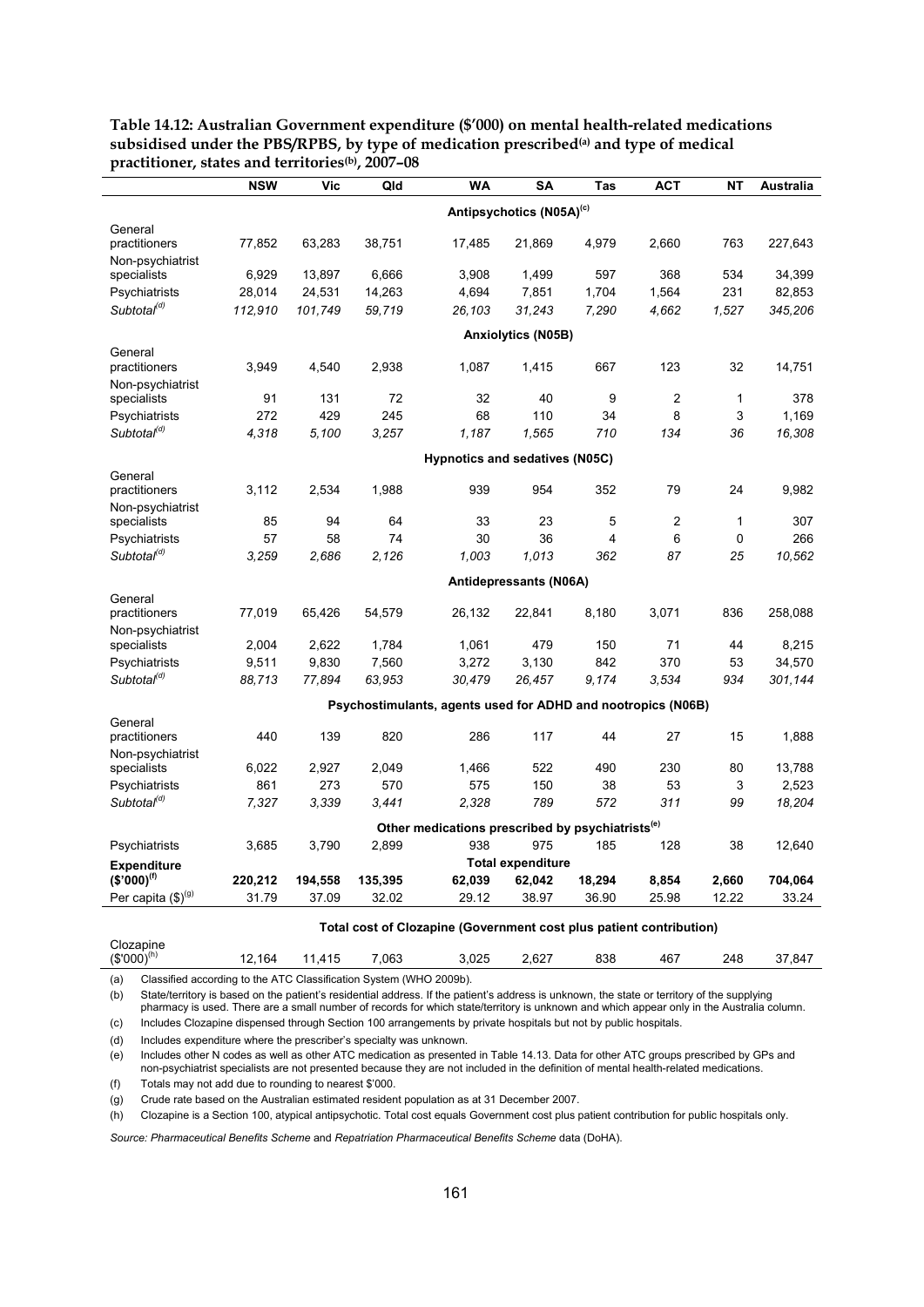PBS/RPBS expenditure for medications prescribed by psychiatrists accounted for \$134 million in 2007–08. About 97.0% (\$130 million) of this was for medications pertaining to the central nervous system (including antipsychotics, anxiolytics, hypnotics and sedatives, antidepressants and psychostimulants), while the remainder (3.0%, or \$4 million) was for other medications (Table 14.13).

**Table 14.13: Australian Government expenditure (\$'000) on medications prescribed by psychiatrists**  subsidised under the PBS/RPBS, by type of medication prescribed<sup>(a)</sup>, states and territories<sup>(b)</sup>, **2007–08** 

| ATC<br>code                    |                                                           | <b>NSW</b> | Vic    | Qld            | WA    | SΑ             | Tas            | <b>ACT</b>     | NΤ       | Australia |
|--------------------------------|-----------------------------------------------------------|------------|--------|----------------|-------|----------------|----------------|----------------|----------|-----------|
| N<br><b>N05A</b>               | Central nervous system<br>Antipsychotics                  | 28,014     | 24,531 | 14,263         | 4,694 | 7,851          | 1,704          | 1,564          | 231      | 82,853    |
|                                |                                                           | 272        | 429    | 245            | 68    | 110            | 34             | 8              | 3        | 1,169     |
| N05B                           | Anxiolytics                                               |            |        |                |       |                |                |                |          |           |
| <b>N05C</b>                    | Hypnotics and sedatives                                   | 57         | 58     | 74             | 30    | 36             | 4              | 6              | 0        | 266       |
| <b>N06A</b>                    | Antidepressants                                           | 9,511      | 9,830  | 7,560          | 3,272 | 3,130          | 842            | 370            | 53       | 34,570    |
| <b>N06B</b>                    | Psychostimulants, agents for<br>ADHD and nootropics       | 861        | 273    | 570            | 575   | 150            | 38             | 53             | 3        | 2,523     |
|                                | Subtotal <sup>(c)</sup>                                   | 38,715     | 35,121 | 22,713         | 8,639 | 11,277         | 2,623          | 2,001          | 290      | 121,380   |
|                                | Other N Codes                                             | 2,409      | 2,746  | 1,820          | 591   | 651            | 111            | 77             | 27       | 8,433     |
| Total N Codes <sup>(c)</sup>   |                                                           | 41,124     | 37,867 | 24,533         | 9,230 | 11,928         | 2,734          | 2,078          | 317      | 129,813   |
|                                |                                                           |            |        |                |       |                |                |                |          |           |
| Α                              | <b>Other Codes</b><br>Alimentary tract and<br>metabolism  | 289        | 273    | 244            | 69    | 77             | 22             | 9              | 2        | 985       |
| В                              | Blood and blood-forming<br>organs                         | 24         | 31     | 28             | 9     | 11             | 1              | 1              | 0        | 106       |
| С                              | Cardiovascular system                                     | 436        | 364    | 306            | 101   | 113            | 25             | 17             | 5        | 1,367     |
| D                              | Dermatologicals                                           | 9          | 7      | 6              | 4     | 2              | 0              | 0              | 0        | 29        |
| G                              | Genitourinary system and sex<br>hormones                  | 156        | 94     | 185            | 60    | 36             | 5              | 9              | 1        | 547       |
| н                              | Systemic hormonal<br>preparations, excluding sex          | 19         | 21     | 21             | 13    | 8              | 2              | 1              | 0        | 84        |
| J                              | hormones<br>General anti-infectives for<br>systematic use | 60         | 48     | 51             | 23    | $\overline{7}$ | $\overline{2}$ | 3              | $\Omega$ | 194       |
| Г                              | Antineoplastic and<br>immunomodulating agents             | 59         | 24     | $\overline{7}$ | 6     | 6              | 1              | $\overline{c}$ | 0        | 105       |
| М                              | Musculoskeletal system                                    | 58         | 66     | 49             | 12    | 14             | 4              | 2              | 1        | 205       |
| R                              | Respiratory system                                        | 93         | 83     | 62             | 21    | 22             | 8              | 5              | 2        | 295       |
| S                              | Sensory organs                                            | 22         | 15     | 10             | 4     | 4              | 0              | 1              | 0        | 56        |
|                                | Other <sup>(d)</sup>                                      | 50         | 19     | 110            | 27    | 25             | $\overline{2}$ | 1              | 0        | 234       |
|                                | Subtotal <sup>(c)</sup>                                   | 1,276      | 1,044  | 1,080          | 347   | 324            | 74             | 51             | 11       | 4,208     |
|                                | Total expenditure (\$'000) <sup>(c)</sup>                 | 42,400     | 38,911 | 25,612         | 9,577 | 12,252         | 2,807          | 2,129          | 328      | 134,020   |
| Per capita (\$) <sup>(e)</sup> |                                                           | 6.12       | 7.42   | 6.06           | 4.49  | 7.70           | 5.66           | 6.25           | 1.51     | 6.33      |

(a) Classified according to the ATC Classification System (WHO 2009b).

(b) State/territory is based on the patient's residential address. If the patient's address is unknown, the state or territory of the supplying pharmacy is used. A small number of records for which state/territory is unknown appear only in the Australia column.

(c) Totals may not add due to rounding to nearest \$'000.

(d) Includes extemporaneously prepared items and/or PBS items with no ATC equivalent.

(e) Crude rate based on the Australian estimated resident population as at 31 December 2007.

*Source: Pharmaceutical Benefits Scheme* and *Repatriation Pharmaceutical Benefits Scheme* data (DoHA).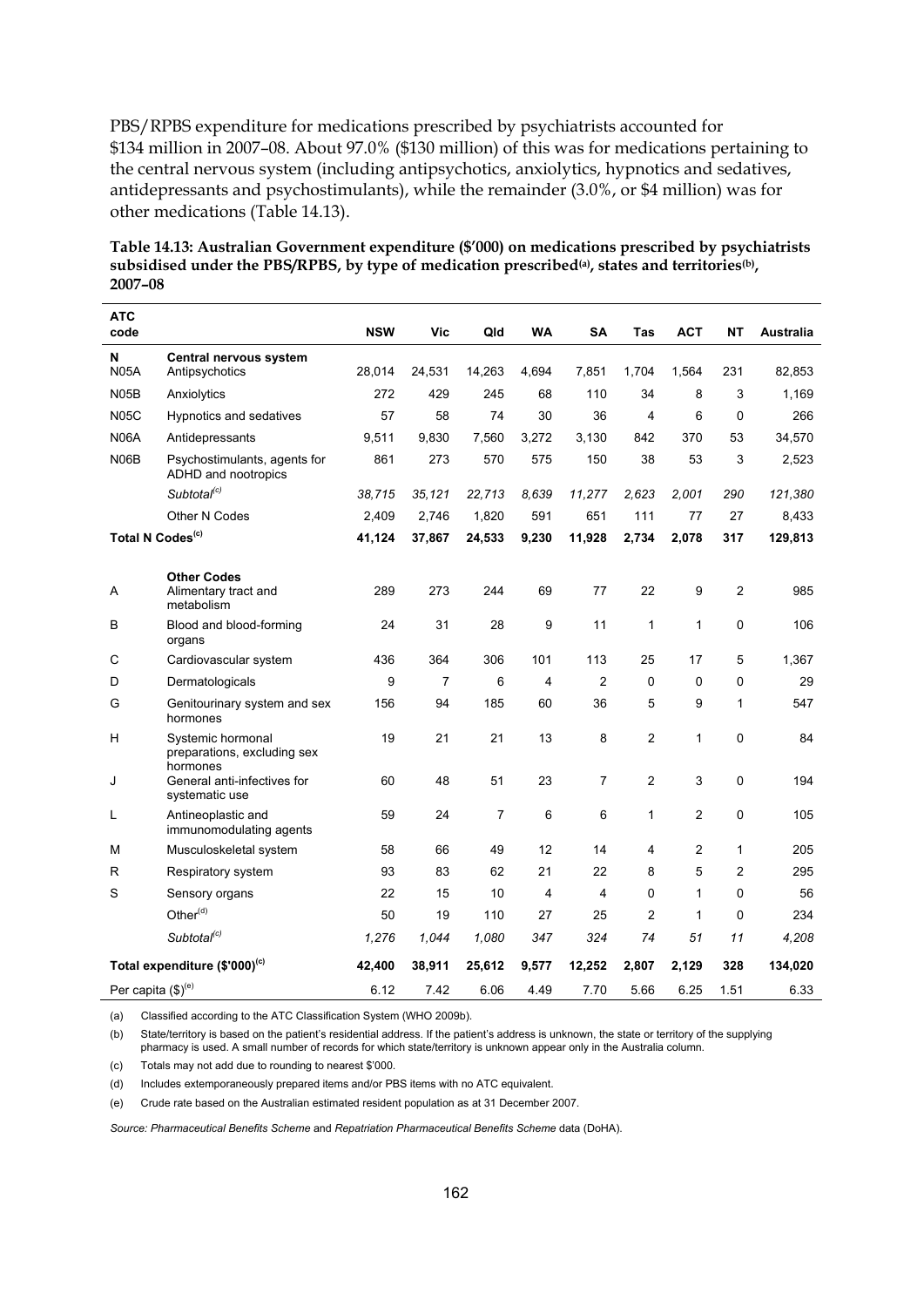**Table 14.14: Australian Government expenditure (\$'000) on mental health-related medications**  subsidised under the PBS/RPBS, by type of medication prescribed<sup>(a)</sup> and type of medical **practitioner, 2003–04 to 2007–08** 

|                                                                                     |           |          |          |          |         | Average annual<br>change (per |  |  |  |
|-------------------------------------------------------------------------------------|-----------|----------|----------|----------|---------|-------------------------------|--|--|--|
| ATC group (code)                                                                    | 2003-04   | 2004-05  | 2005-06  | 2006-07  | 2007-08 | cent)                         |  |  |  |
| Antipsychotics (N05A) <sup>(b)</sup>                                                |           |          |          |          |         |                               |  |  |  |
| General practitioners                                                               | *154,121  | *169,369 | *193,609 | *212,260 | 227,643 | 10.2                          |  |  |  |
| Non-psychiatrist specialists                                                        | *16,595   | *19,843  | *27,387  | *31,526  | 34,399  | 20.0                          |  |  |  |
| Psychiatrists                                                                       | *57,257   | *65,379  | *75,861  | *80,665  | 82,853  | 9.7                           |  |  |  |
| Subtotal <sup>(c)</sup>                                                             | *228,907  | *255,381 | *297,633 | *324,961 | 345,206 | 10.8                          |  |  |  |
| <b>Anxiolytics (N05B)</b>                                                           |           |          |          |          |         |                               |  |  |  |
| General practitioners                                                               | 15,297    | 14,845   | 14,329   | 14,507   | 14,571  | $-0.9$                        |  |  |  |
| Non-psychiatrist specialists                                                        | 333       | 335      | 342      | 348      | 378     | 3.3                           |  |  |  |
| Psychiatrists                                                                       | 1,229     | 1,205    | 1,167    | 1,177    | 1,169   | $-1.2$                        |  |  |  |
| Subtotal <sup>(c)</sup>                                                             | 16,884    | 16,401   | 15,855   | 16,046   | 16,308  | $-0.9$                        |  |  |  |
| Hypnotics and sedatives (N05C)                                                      |           |          |          |          |         |                               |  |  |  |
| General practitioners                                                               | 12,001    | 11,186   | 10,353   | 10,065   | 9,982   | $-4.5$                        |  |  |  |
| Non-psychiatrist specialists                                                        | 347       | 322      | 305      | 299      | 307     | $-3.0$                        |  |  |  |
| Psychiatrists                                                                       | 311       | 290      | 269      | 264      | 266     | $-3.9$                        |  |  |  |
| Subtotal <sup>(c)</sup>                                                             | 12,675    | 11,809   | 10,939   | 10,638   | 10,562  | $-4.5$                        |  |  |  |
| Antidepressants (N06A)                                                              |           |          |          |          |         |                               |  |  |  |
| General practitioners                                                               | 279,738   | 285,736  | 255,736  | 255,156  | 258,088 | $-2.0$                        |  |  |  |
| Non-psychiatrist specialists                                                        | 8,922     | 8,826    | 8,123    | 7,948    | 8,215   | $-2.0$                        |  |  |  |
| Psychiatrists                                                                       | 42,082    | 41,560   | 38,053   | 36,776   | 34,570  | $-4.8$                        |  |  |  |
| Subtotal <sup>(c)</sup>                                                             | 331,918   | 337,000  | 302,527  | 300,292  | 301,144 | $-2.4$                        |  |  |  |
| Psychostimulants, agents used for ADHD and nootropics (N06B)                        |           |          |          |          |         |                               |  |  |  |
| General practitioners                                                               | 611       | 639      | 735      | 891      | 1,888   | 32.6                          |  |  |  |
| Non-psychiatrist specialists                                                        | 2,057     | 1,886    | 2,268    | 3,052    | 13,788  | 60.9                          |  |  |  |
| Psychiatrists                                                                       | 1,354     | 1,308    | 1,208    | 1,213    | 2,523   | 16.8                          |  |  |  |
| Subtotal <sup>(c)</sup>                                                             | 4,034     | 3,841    | 4,218    | 5.161    | 18,204  | 45.7                          |  |  |  |
| Other <sup>(d)</sup>                                                                |           |          |          |          |         |                               |  |  |  |
| Psychiatrists                                                                       | $*12,715$ | *13,349  | *13,262  | *12,924  | 12,640  | $-0.1$                        |  |  |  |
| Total expenditure in current prices (\$'000) <sup>(e)</sup>                         | *607,133  | *637,782 | *644,435 | *670,021 | 704,064 | 3.8                           |  |  |  |
| Total expenditure in constant prices (\$'000) <sup>(f)</sup>                        | *610,716  | *640,557 | *645,883 | *670,021 | 702,659 | 3.6                           |  |  |  |
| Per capita (constant prices, $$)^{(9)}$                                             | *30.52    | *31.63   | $*31.44$ | $*32.14$ | 33.17   | 2.1                           |  |  |  |
| Total cost of Clozapine (Government cost plus patient contribution, current prices) |           |          |          |          |         |                               |  |  |  |

Clozapine (\$'000)<sup>(h)</sup> 28,663 30,091 33,462 35,187 37,847 7.2

(a) Classified according to the ATC Classification System (WHO 2009b).

(b) Includes Clozapine dispensed through Section 100 arrangements by private hospitals but not by public hospitals.

(c) Includes expenditure where the prescriber's specialty was unknown.

(d) Includes other N codes as well as other ATC medication, as presented in Table 14.13. Data for other ATC groups prescribed by GPs and non-psychiatrist specialists are not presented because they are not included in the definition of mental health-related medications.

(e) Totals may not add due to rounding to nearest \$'000.

(f) Constant prices are referenced to 2006–07 and are adjusted for inflation. See Appendix 2 for deflator description.

(g) Crude rate based on the Australian estimated resident population as at 31 December of the reference year.

(h) Clozapine is a Section 100, atypical antipsychotic. Total cost equals Government cost plus patient contribution for public hospitals only. A component of these data may relate to drugs distributed in earlier claim periods for which details were submitted late.

\* Differences in figures reported in previous years caused by item 1330 *Tetrabenazine* which was classified previously to N05A and is now classified to N07X *Other nervous system drugs*.

*Source: Pharmaceutical Benefits Scheme* and *Repatriation Pharmaceutical Benefits Scheme* data (DoHA).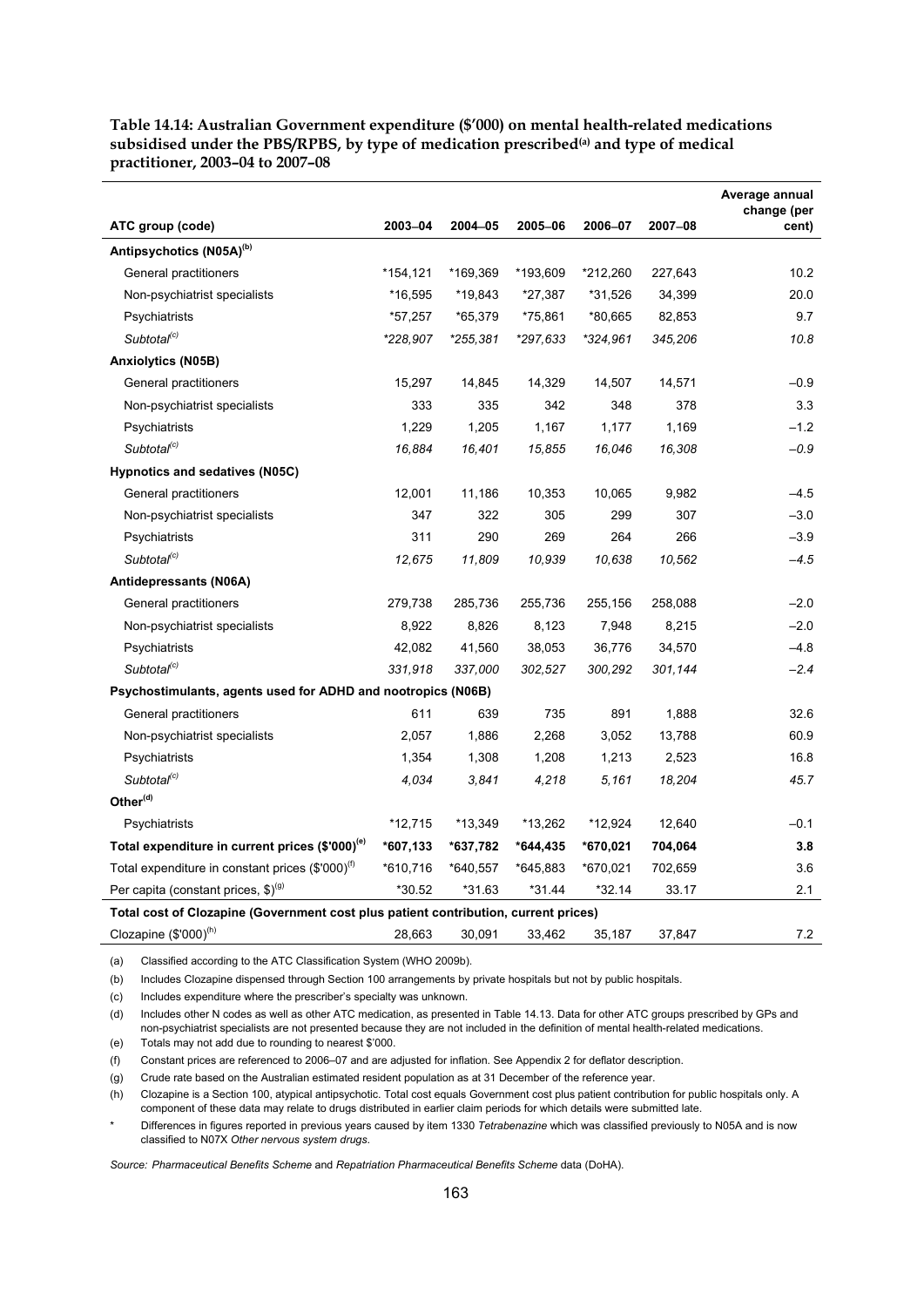Overall, expenditure on medications prescribed by psychiatrists under the PBS/RPBS averaged \$6.33 per capita in 2007–08. The average benefits paid per capita for mental health-related medications prescribed by psychiatrists were below the national average in the Northern Territory and Western Australia, and above the average in South Australia and Victoria.

Real growth in expenditure (constant prices) for mental health-related prescriptions averaged 3.6% per year between 2003–04 and 2007–08 (Table 14.14). Per capita, this represents an average growth rate of 2.1% per year over the period. These rises can be largely attributed to the increase in expenditure on antipsychotics, which has seen an average annual rate of change of 10.8% over 2003−04 to 2007−08.

Expenditure on psychostimulants rose sharply in 2007−08 from 2006–07. This appears to be partly the result of the listing of atomoxetine (a non-stimulant drug for the treatment of attention-deficit hyperactivity disorder) on the PBS in 2007−08, adding \$3 million to the total cost of psychostimulants (Medicare Australia 2009).

Data have been included on the cost of Clozapine, an atypical antipsychotic, which is a highly specialised drug provided under *Section 100* of the *National Health Act 1953*. Due to the nature of reporting Section 100 medications, the values in tables 14.12 and 14.14 reflect government cost plus patient contributions, so they are therefore not directly comparable with the PBS-listed medications.

The expenditure on Clozapine increased steadily over the 2003−04 to 2007−08 period, from \$28.6 to \$37.8 million (current prices), respectively, with an average annual rate of change of 7.2%.

# **14.6 Total Australian Government expenditure on mental health-related services**

The Australian Government has estimated the total expenditure on mental health-related services between 2002–03 and 2006–07 (Table 14.15). During this time, there was an annual average increase in total expenditure of 2.8% in constant prices. Expenditure on Medicaresubsidised mental health services and medications provided through the PBS, accounted for 71% of the total \$1,587 million spending on mental health by the Australian Government in 2006−07. Expenditure on items relating to the Department of Veterans' Affairs, including RPBS, accounted for around 9%.

The reported expenditure does not include contributions to the running of state and territory hospital-based psychiatric units provided through the non-specific 'base grants' of the *Australian Health Care Agreements* (AHCAs). These are included in the estimates of specialised mental health services in Table 14.16.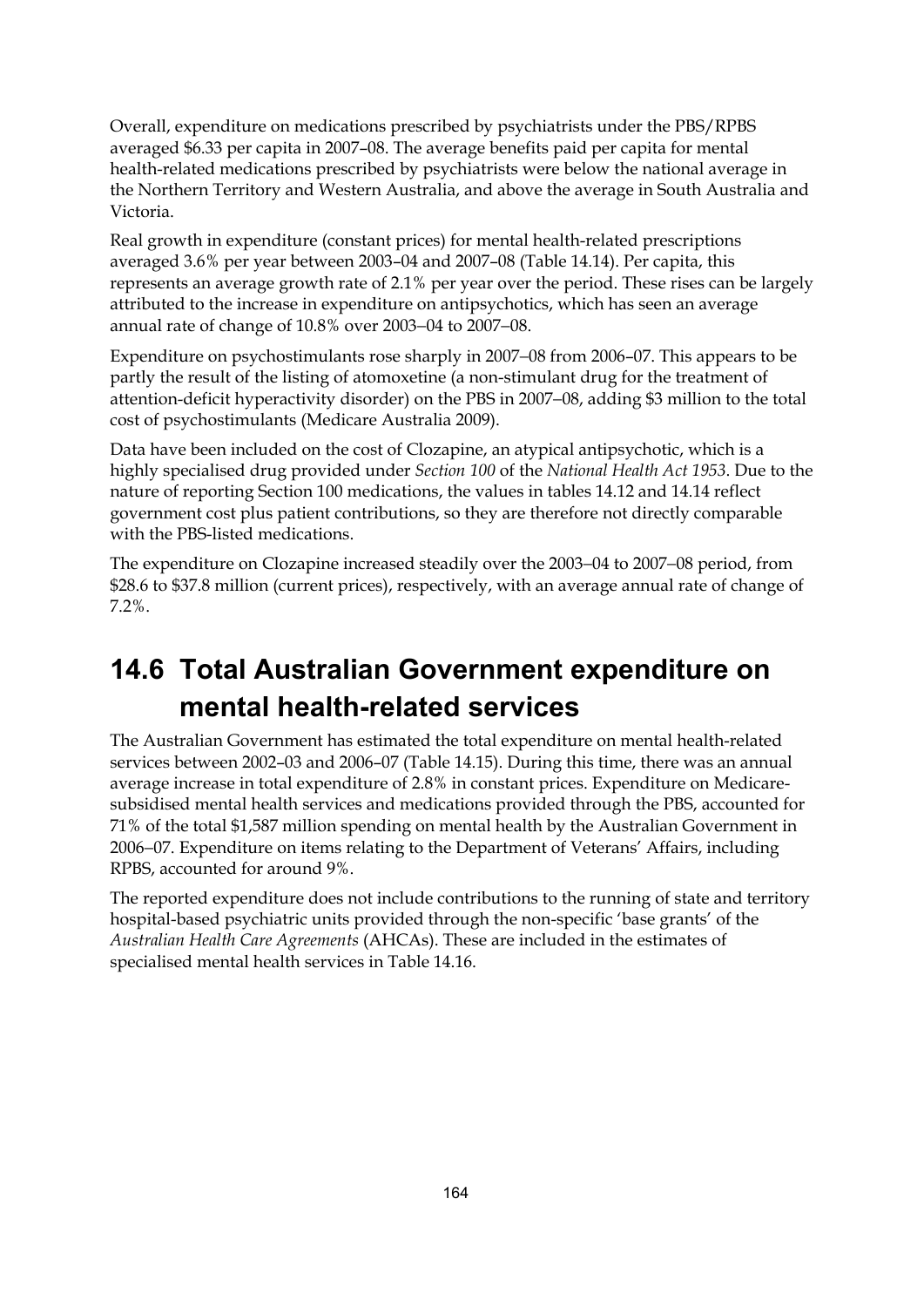#### **Table 14.15: Australian Government expenditure (\$'000) on mental health-related services, 2002–03 to 2006–07**

|                                                              |                      |           |               |                      |           | Average<br>annual<br>change |
|--------------------------------------------------------------|----------------------|-----------|---------------|----------------------|-----------|-----------------------------|
|                                                              | $2002 - 03$          | 2003-04   | 2004-05       | 2005-06              | 2006-07   | (per cent)                  |
| PBS-psychiatric drugs                                        | 543,995              | 594,428   | 625,929       | 637,503              | 663,867   | 5.1                         |
| MBS-general practitioners <sup>(a)</sup>                     | 168,740              | 173,556   | 201,021       | 232,739              | 171,175   | 0.4                         |
| MBS-consultant psychiatrist services                         | 197,663              | 201,604   | 214,356       | 220,879              | 230,883   | 4.0                         |
| MBS-clinical psychologists <sup>(b)</sup>                    | $\ddot{\phantom{1}}$ |           |               | $\ddot{\phantom{1}}$ | 20,974    | $\ddot{\phantom{0}}$        |
| $MBS$ —other allied health <sup>(c)</sup>                    | $\sim$ $\sim$        | . .       | $\sim$ $\sim$ |                      | 34,877    | $\ddot{\phantom{0}}$        |
| National Mental Health Strategy <sup>(d)</sup>               | 94,829               | 92,635    | 108,951       | 140.981              | 132,432   | 8.7                         |
| Department of Veterans' Affairs <sup>(e)</sup>               | 129,420              | 126,069   | 123,715       | 125,505              | 143,973   | 2.7                         |
| Private hospital insurance premium rebates                   | 46,791               | 48,000    | 56,605        | 63,884               | 66,608    | 9.2                         |
| Research                                                     | 23,121               | 24,625    | 30,682        | 35,927               | 40,216    | 14.8                        |
| National Suicide Prevention Strategy                         | 10,106               | 9,846     | 12,080        | 8,648                | 17,311    | 14.4                        |
| FaHCSIA-managed COAG Action Plan<br>programs <sup>(a)</sup>  |                      |           |               |                      | 15,470    | $\ddot{\phantom{1}}$        |
| DoHA-managed COAG Action Plan programs <sup>(a)</sup>        | $\sim$ $\sim$        |           | $\sim$        | $\ddotsc$            | 37,821    | $\ddotsc$                   |
| Other                                                        | 8,208                | 8,742     | 8,782         | 9,243                | 11,526    | 8.9                         |
| Total expenditure in current prices (\$'000)                 | 1,222,873            | 1,279,504 | 1,382,120     | 1,475,308            | 1,587,134 | 6.7                         |
| Total expenditure in constant prices (\$'000) <sup>(f)</sup> | 1,423,726            | 1,437,481 | 1,497,686     | 1,532,648            | 1,587,134 | 2.8                         |
| Per capita $(\$)$ (constant prices) <sup>(g)</sup>           | 72.01                | 71.83     | 73.95         | 74.60                | 76.13     | 1.4                         |

(a) For additional information on the scope of this item refer to Appendix 1.

(b) These mental health-related MBS items commenced 1 November 2006.

(c) Includes services provided by *registered psychologists*, *social workers* and *occupational therapists* approved by Medicare. These mental health-related MBS items commenced 1 November 2006.

(d) Includes specific grants to states and territories.

(e) Includes RPBS expenditure.

(f) Crude rate based on the Australian estimated resident population as at 31 December of the reference year.

(g) Constant prices are referenced to 2006–07 and are adjusted for inflation. See Appendix 2 for deflator description.

Not applicable

*Source:* Unpublished Department of Health and Ageing.

# **14.7 Sources of funding for specialised mental health services**

Funding for health products and services is derived from both government and non-government sources, depending on the type of good or service provided. The Australian Government, for example, funds the majority of Medicare services. These services include those provided by general practitioners (GPs), medical specialists and other professionals (in private practices), residential aged care and pharmaceuticals, for which benefits were paid under the *Pharmaceutical Benefits Scheme* (PBS) and the *Repatriation Pharmaceutical Benefits Scheme* (RPBS). As well as these direct forms of expenditure, the Australian Government provides subsidies for private health insurance and health-related Special Purpose Payments to the states and territories.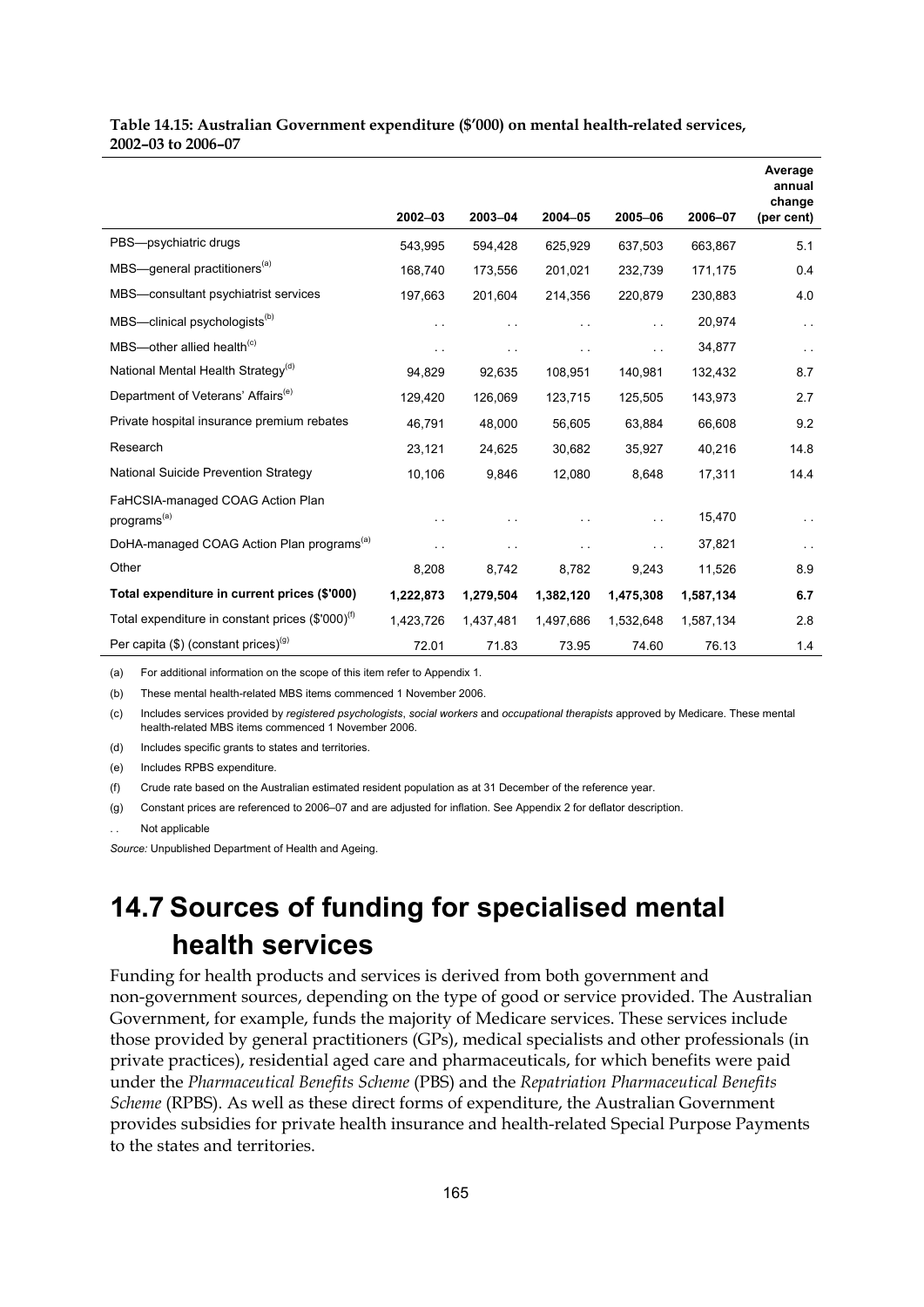Responsibility for funding public hospitals and public health activities is shared by the Australian Government and the states and territories, while state and territory governments provide the main funding for other health services, including ambulance and community health services.

The main non-government funding sources are out-of-pocket payments by individuals, benefits paid by health insurance companies and payments by injury compensation insurers. These non-government sources provide the majority of funding for incidentals, including over-the-counter pharmaceuticals, dental and other professional services and private hospital services.

### **State and territory specialised mental health services**

During 2006–07, state and territory specialised mental health services (for which expenditure is described in section 14.2), were funded from a variety of sources. In 2006–07, 93.3% (\$2,839 million) of funds for specialised mental health services were provided by state or territory governments (Table 14.16). A further 4.4% (\$134 million) was provided by the Australian Government, with the remaining 2.2% (\$68 million) sourced from patients and other revenues and recoveries.

|                                                     | <b>NSW</b> | Vic     | Qld     | <b>WA</b> | <b>SA</b> | Tas    | <b>ACT</b> | <b>NT</b> | Total <sup>(b)</sup> |
|-----------------------------------------------------|------------|---------|---------|-----------|-----------|--------|------------|-----------|----------------------|
| State/territory funds <sup>(c)</sup>                | 929.110    | 680,272 | 496.220 | 341.246   | 238.730   | 71,367 | 52,047     | 29.934    | 2,838,927            |
| Australian Government<br>funds                      |            |         |         |           |           |        |            |           |                      |
| National Mental Health<br>Strategy <sup>(d)</sup>   | 24,194     | 17,247  | 14,013  | 7,252     | 5,821     | 1,748  | 1,513      | 1,564     | 73,352               |
| Department of Veterans'<br>Affairs <sup>(e)</sup>   | 7.492      | 7.906   | 2.780   | 2,710     | 2.988     | 442    | 144        | 15        | 24,476               |
| Other Australian<br>Government funds <sup>(1)</sup> | 131        | 19,940  | 8,348   | 670       | 2,230     | 3,586  | 344        | 555       | 35,804               |
| <b>Total Australian Government</b><br>$funds^{(b)}$ | 31,817     | 45.093  | 25,140  | 10,632    | 11,039    | 5,776  | 2,002      | 2,134     | 133,632              |
| Other revenue <sup>(g)</sup>                        | 18,909     | 29,163  | 9,728   | 3,312     | 3,282     | 2,757  | 682        | 27        | 67,859               |
| Total funds <sup>(b)</sup>                          | 979.835    | 754.529 | 531,088 | 355,190   | 253.051   | 79,900 | 54,730     | 32,095    | 3,040,419            |

| Table 14.16: Source of funding for specialised mental health services (\$'000) <sup>(a)</sup> , states and territories, |
|-------------------------------------------------------------------------------------------------------------------------|
| 2006-07                                                                                                                 |

(a) Excludes depreciation.

(b) Totals may not add due to rounding to nearest \$'000. Total funds is equal to the total expenditure in Table 14.1.

(c) Excludes specified Australian Government funding sources. Values are derived by subtracting Total Australian Government funds and Other revenue from Total funds.

(d) Actual payments to states and territories by the Australian Government for mental health reform under the Australian Health Care **Agreements** 

(e) Actual payments to states and territories, as estimated by the Department of Veterans' Affairs.

(f) Other Australian Government funds includes funds paid directly to a jurisdiction by the Commonwealth Government used to resource recurrent expenditure on services within the scope of the MHE NMDS.

(g) Other revenue includes *Other revenue, Patient revenue* and *Recoveries*.

*Source:* National Mental Health Establishments Database (State/territory funds, other Australian Government funds and other revenue) and unpublished Department of Health and Ageing data (*National Mental Health Strategy* and Department of Veterans' Affairs).